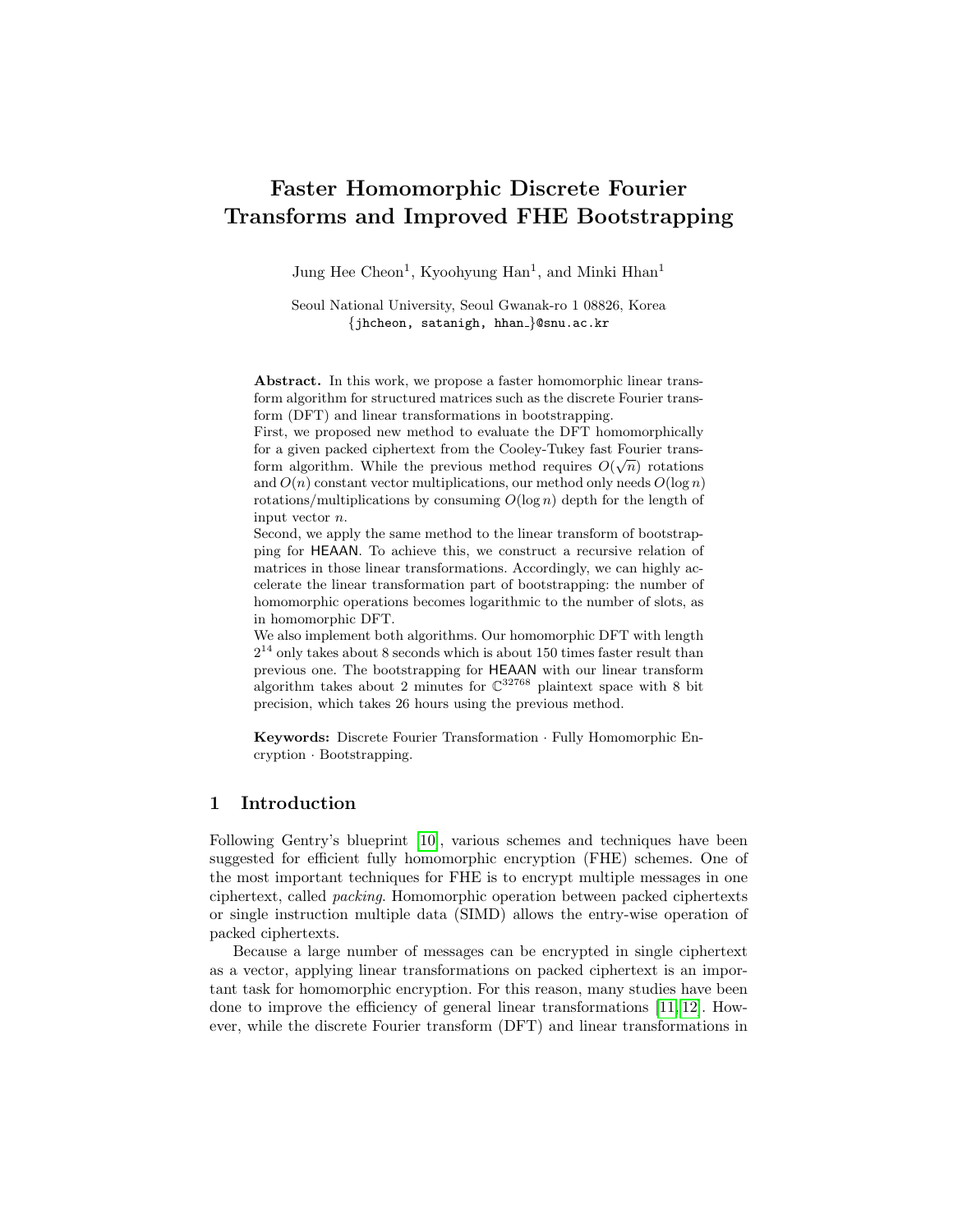bootstrapping have in common a special structure that has been overlooked. No previous study has exploited this structure for linear transformation on packed ciphertext.

The DFT is a widely used tool in various fields; digital data processing, data compression, partial differential equations, etc. For example, it is often used to remove noise sound with small frequency. However, in many applications, the DFT is applied to the private data such as face, voice, and bioinformation data. Therefore, homomorphic evaluation of DFT is necessary for data processing with privacy preserving.

Bootstrapping, the only known way to refresh the noise in the ciphertext without decryption, is crucial in evaluating large depth circuit or unlimited number of operations. Linear transformations which convert between coefficient and slot representations serve as a central role in the bootstrapping procedure. When the number of slots is large, homomorphic evaluation of the linear transformation becomes a bottleneck for the performance of bootstrapping. For this reason, our goal is to build an improved method for homomorphic evaluation of these two linear transformations.

Our Results. In this paper, we study the fast linear transformations for special structured matrices. First, we propose a new way to evaluate discrete Fourier transformation for a given packed ciphertext. Our method only needs  $O(\log n)$ number of homomorphic operations while the previous method requires  $O(\sqrt{n})$ rotations and  $O(n)$  constant vector multiplications for n the length of input vector.

We factorize the DFT matrix into  $\log_2 n$  sparse block diagonal matrices using the Cooley-Tukey factorization with radix 2. We observe that each factor has only three diagonal vectors, and each  $\log_2 k$  consecutive multiplication of those factors has  $(2k - 1)$  diagonal vectors. Therefore, homomorphic DFT evaluation is converted to  $\log_k n$  number of homomorphic matrix multiplications for matrix with  $(2k-1)$  diagonal vectors for an arbitrary integer k dividing n.

From SIMD operation of HE schemes, evaluating matrices with  $d$  diagonal vector in encrypted state can be done with  $O(\sqrt{d})$  homomorphic rotations and d homomorphic constant vector multiplications using the baby-step algorithm. So, we obtain a homomorphic DFT algorithm which needs  $O(\sqrt{k} \log n)$  number of homomorphic rotations and  $O(k \log n)$  number of homomorphic constant vector multiplications with  $O(\log_k n)$  constant vector multiplication depth. In addition, we can obtain a trade-off between depth and complexity by adjusting  $k$ .

Second, we apply the same matrix decomposition strategy into sparse diagonal matrices to improve the linear transformations in bootstrapping for HEAAN. We decompose corresponding matrices recursively, similarly to the Cooley-Tukey algorithm. As a result we obtain the same improvement in the linear transformations in bootstrapping:  $O(\sqrt{k} \log n)$  homomorphic rotations and  $O(k \log n)$ homomorphic constant vector multiplications with  $O(\log_k n)$  constant vector multiplication depth for plaintext vector length  $n$ .

We also implement our method using the approximate homomorphic encryption library [\[13\]](#page-17-3) to show the improvements. Our implementation shows that the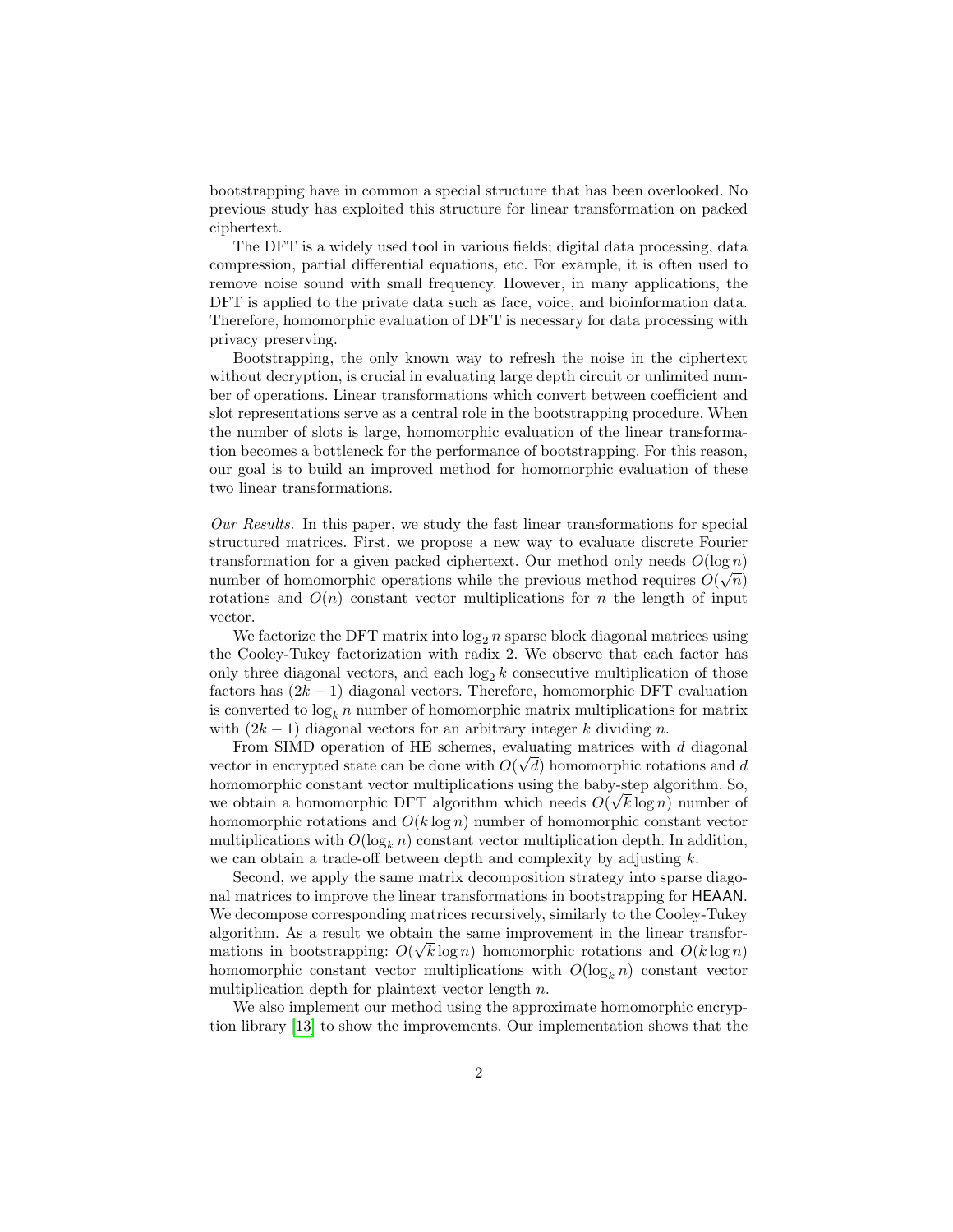homomorphic DFT with length  $2^{13}$  only takes about 8 seconds when  $k = 2$ . This results shows a more than  $150\times$  performance improvement compared to previous works on homomorphic DFT (or FFT) [\[6,](#page-17-4) [8,](#page-17-5) [9\]](#page-17-6). On the other hand, the bootstrapping procedure for HEAAN using our linear transformation algorithm only takes 2 minutes for  $\mathbb{C}^{32768}$  plaintext space with 8-bit precision. This result yields an amortized rate per bits of 0.45ms, less than one millisecond. The previous algorithm takes 26 hours in the same setting, which is only realistic for a small number of slots.

Related Works. Due to the importance of DFT (or FFT), there are several works that perform DFT on encrypted domains. In  $[2, 3]$  $[2, 3]$ , the authors present works on homomorphic FFT using the Paillier encryption algorithm. In  $[8, 9]$  $[8, 9]$ , the authors used homomorphic encryption library named HElib with different encoding method for real (or complex) messages. In [\[6\]](#page-17-4), the authors implemented homomorphic evaluation of multiple FFTs using approximate homomorphic encryption scheme.

All of those previous works encrypt each element of input vector in different ciphertext. For this reason, the previous algorithms require as least  $O(n \log n)$  ciphertext and homomorphic operations, which worsens performance on the DFT and on bootstrapping. If they put several messages in one ciphertext using packing, these works can achieve  $O(\log n)$  homomorphic operation complexity only in amortized sense [\[6\]](#page-17-4).

Homomorphic encryption schemes with packed message use the linear transformations in bootstrapping, which convert the slots of messages and coefficients of polynomial. For this linear transformation part, a general linear transformation method which is called the baby-step giant-step is usually used  $[4, 5, 11]$  $[4, 5, 11]$  $[4, 5, 11]$ . This method needs  $O(\sqrt{n})$  key-switchings for the length of plaintext vector n. Especially, when the underlying ring is the (tensor) product of two rings, the linear transformation in bootstrapping can be decomposed into transformations in each factor ring. In this case, the number of key-switching is  $O(\sqrt{n_1} + \sqrt{n_2})$ where the factor rings are of dimension  $n_1$ ,  $n_2$ .

Road Map. In Section [2,](#page-2-0) we define the standard notations and briefly introduce the approximate homomorphic encryption scheme. We then introduce homomorphic DFT algorithm including previous approach in Section [3.](#page-5-0) We apply our new method in bootstrapping for approximate homomorphic encryption in Section [4.](#page-13-0) Each sections includes implementation results of homomorphic DFT and bootstrapping.

## <span id="page-2-0"></span>2 Preliminary

Notations. Column vectors are written by bold and lower case letters and matrices are written by bold and upper case letters. The entries of bold face is denoted as  $\mathbf{v} = (v_0, v_1, \dots, v_{n-1})^T$  and  $\mathbf{M} = (M_{i,j})_{1 \leq i,j \leq n}$ . We sometimes take modular *n* for indices of vector or matrices, and omit the transpose operator  $T$ . The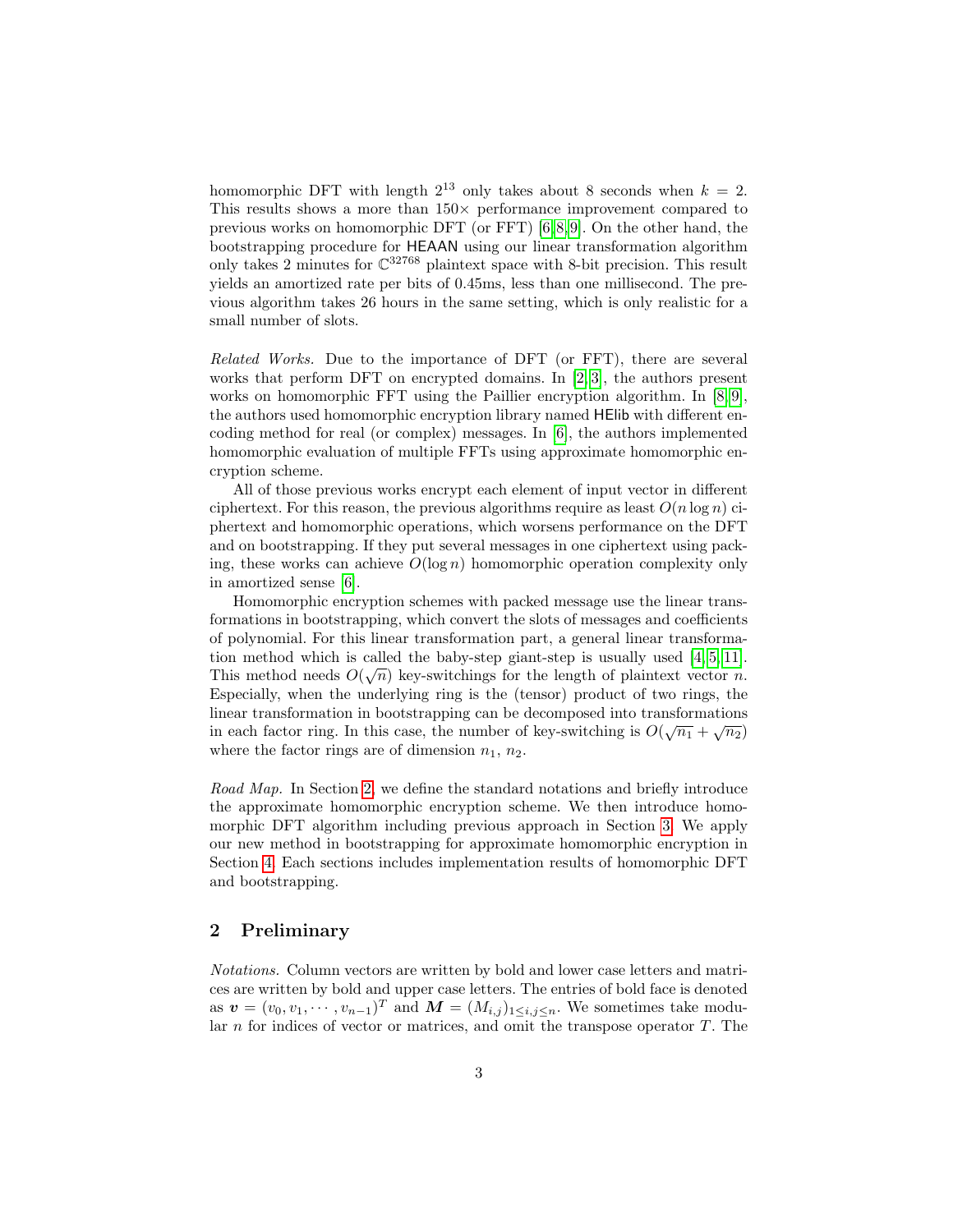entry-wise multiplication of two vectors  $v_1$  and  $v_2$  is denoted by  $v_1 \odot v_2$  which is called *Hadamard* multiplication. For the given vector  $v$  with length n,  $\text{diag}_i(v)$ is n by n matrix M such that  $M_{j,j+i} = v_j$  for  $0 \leq j < n$  and all other entries are zero. We will omit the index i of diag when  $i = 0$ . On the other hand, for n by n matrix  $\bm{M}$ , diag<sub>i</sub>( $\bm{M}$ ) denotes a length n vector ( $M_{0,i}, M_{1,1+i}, \cdots, M_{n-1,n-1+i}$ ). rot<sub>i</sub> $(v)$  is left shifted vector with index i, this means that the result vector w is  $(v_i, v_{i+1}, \ldots, v_{i-1})$ . When the index i is negative, it means right shifting with index  $-i$ .

We sometimes use the special order of indices called *bit-reversal* order. It is defined by ordering the indices in increasing order of the reverse of binary representations that are padded so that each of these binary representation has the same length. For example, bit-reversal order of the given array  $(a_0, a_1, a_2, a_3)$  is  $(a_0, a_2, a_1, a_3)$  (because bit-reversed index is follows:  $(00_{(2)}, 10_{(2)}, 01_{(2)}, 11_{(2)})$  =  $(0, 2, 1, 3)$ .

#### 2.1 Discrete Fourier Transforms

The discrete Fourier transform (DFT) is a linear transformation  $\text{DFT}_n : \mathbb{C}^n \to$  $\mathbb{C}^n$  which maps a vector  $\boldsymbol{x} = (x_1, \dots, x_n)$  into another vector  $\boldsymbol{y} = (y_1, \dots, y_n)$ where

$$
y_m = \sum_{k=0}^{n-1} x_k \cdot w_n^{km}
$$

for  $w_n = e^{2\pi i/n}$ . The inverse of discrete Fourier transform iDFT<sub>n</sub> has a similar form as  $x_m = \frac{1}{n} \sum_{k=0}^{n-1} y_k \cdot w_n^{-km}$ , which also can be expressed by DFT<sub>n</sub> as  $iDFT_n = DFT_n(\overline{x})/n$  (here division and  $\overline{x}$  means element-wise division and conjugation). This algorithm is known to be computed in  $O(n \log n)$  operations using so-called fast Fourier transform (FFT).

#### <span id="page-3-0"></span>2.2 Approximate Homomorphic Encryption

In our paper, we will focus on the DFT on complex field. For this reason, we need homomorphic encryption for complex arithmetic. At 2017, homomorphic encryption scheme for approximate number arithmetic is proposed by Cheon et al. [\[6\]](#page-17-4) which is called HEAAN. The plaintext structure of this scheme is  $\mathbb{C}^{N/2}$  for polynomial ring dimension  $N$ , and it is suitable for our purpose. This subsection gives scheme description and function definition for HEAAN scheme (for more information about this scheme refer to [\[5,](#page-17-8) [6\]](#page-17-4)).

Let  $\mathcal{R} = \mathbb{Z}[X]/(X^N + 1)$  and  $\mathcal{R}_q = \mathbb{Z}_q[X]/(X^N + 1)$  for ciphertext modulus q and power of two N. For the given  $\sigma > 0$ ,  $\mathcal{D}\mathcal{G}(\sigma^2)$  denotes distribution on R that each coefficient follows discrete Gaussian distribution over Z with standard deviation  $\sigma$ . For this given  $h > 0$ ,  $\mathcal{HWT}(h)$  denotes a uniform distribution on a set of R with signed binary  $\{\pm 1\}$  coefficients and hamming weight exactly h. For a real  $0 \leq \rho \leq 1$ ,  $\mathcal{ZO}(\rho)$  denotes a distribution on R such that each coefficients is +1 with probability  $\rho/2$ , -1 with probability  $\rho/2$ , and 0 with probability  $1-\rho$ .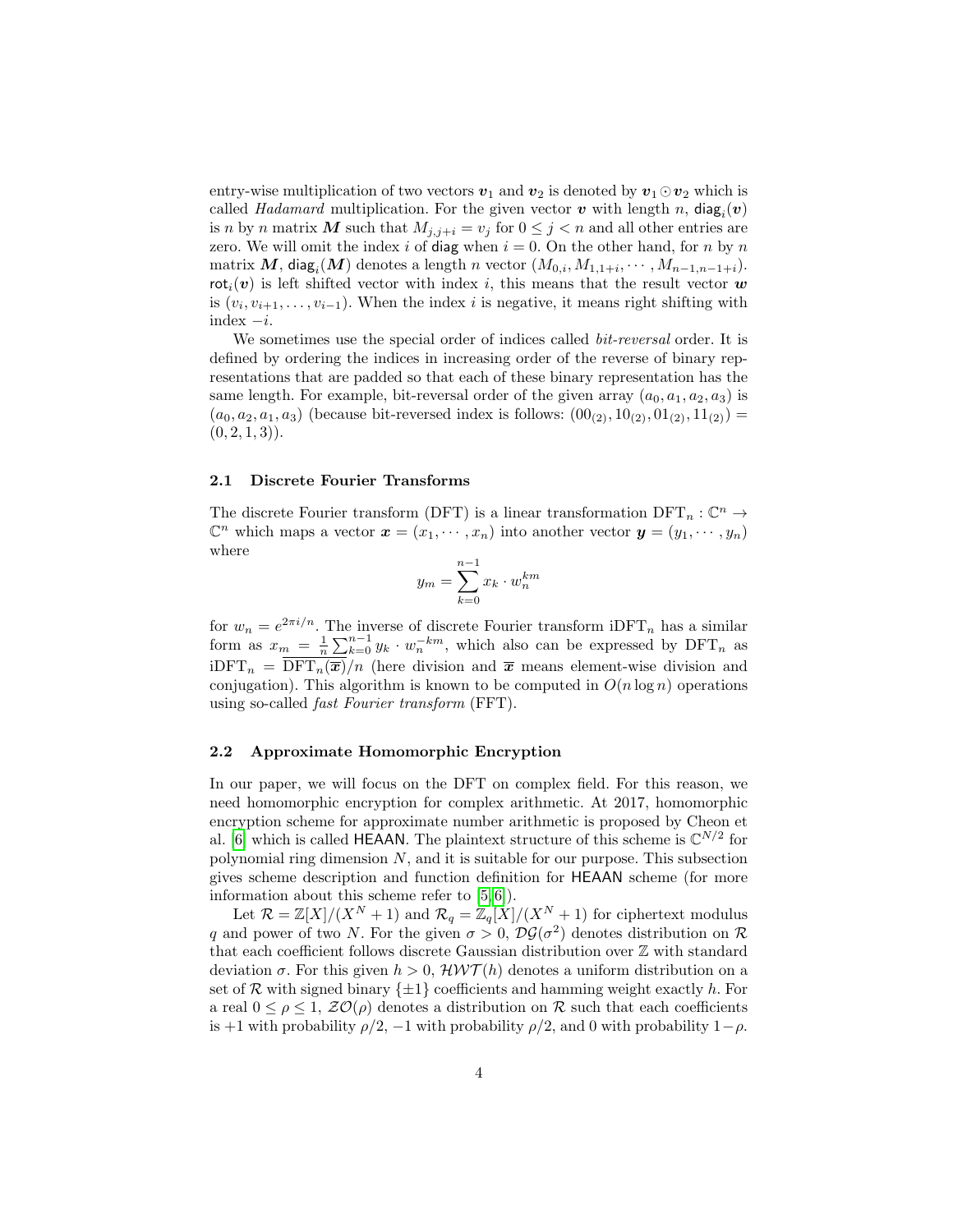- KeyGen $(1^{\lambda})$ 
	- Let  $q_i = p^i$  for  $i = 1, ..., L$ . Using the given the security parameter  $\lambda$ , we choose a power-of-two integer N, an integer  $h$ , an integer  $P > q<sub>L</sub>$ , and a real number  $\sigma > 0$  to achieve  $\lambda$ -bit security level.
	- Sample  $s(x) \leftarrow \mathcal{HWT}(h)$ ,  $a(x) \leftarrow U(\mathcal{R}_{q_L})$  and  $e(x) \leftarrow \mathcal{DG}(\sigma^2)$ . Set the secret key sk =  $(1, s(x))$  and the public key for encryption as  $pk_{enc}$   $\leftarrow$  $(b(x), a(x)) \in \mathcal{R}_{q_L}^2$  where  $b(x) \leftarrow -a(x) \cdot s(x) + e(x) \in \mathcal{R}_{q_L}$
- KeySwitchGen $(s'(x),$ sk)
	- Sample  $a'(x) \leftarrow U(R_{P \cdot q_L})$  and  $e' \leftarrow \mathcal{DG}(\sigma^2)$ . Set the public key for key switching as  $(b'(x), a'(x)) \in \mathcal{R}_{P \cdot q_L}$  where  $b'(x) = -a'(x) \cdot s(x) + e'(x) +$  $P \cdot s'(x) \in \mathcal{R}_{P \cdot q_L}.$
	- The method for encoding can be understood as negacyclic DFT and the group  $\mathbb{Z}_M^\times$  is generated by 5 and 2 for  $M = 2N$  (see [\[5\]](#page-17-8)). For this reason, three public keys for homomorphic multiplication and rotation and conjugation are generated as follows:

$$
\begin{aligned} \mathsf{pk}_{\mathsf{mult}} &= \mathsf{KeySwitchGen}(s^2(x),\mathsf{sk}), \\ \mathsf{pk}_{\mathsf{rot}}^{\mathsf{idx}} &= \mathsf{KeySwitchGen}(s(x^{\mathsf{S}^{\mathsf{idx}}}),\mathsf{sk}), \\ \mathsf{pk}_{\mathsf{conj}} &= \mathsf{KeySwitchGen}(s(x^2),\mathsf{sk}). \end{aligned}
$$

 $\bullet$  Encode $(m)$ 

- Let

$$
\boldsymbol{U} = \begin{bmatrix} 1 & w_0 & w_0^2 & \cdots & w_0^{N-1} \\ 1 & w_1 & w_1^2 & \cdots & w_1^{N-1} \\ \vdots & \vdots & \vdots & \ddots & \vdots \\ 1 & w_{N/2-1} & w_{N/2-1}^2 & \cdots & w_{N/2-1}^{N-1} \end{bmatrix}
$$

for  $w_i = w^{5^i}$  and  $w = \exp(2\pi i/M)$  for  $M = 2N$ .

- Output  $f(x) = \sum_{i=0}^{N-1} f_i X^i$  such that  $\boldsymbol{f} = (f_i)_{0 \leq i < N} = \frac{1}{N} (\overline{U}^T \cdot \boldsymbol{m} + U^T \cdot$  $\overline{m}$ ).
- Decode $(f(x))$

- Output  $m = U \cdot f$  such that  $f = (f_i)_{0 \le i < N}$  for  $f(x) = \sum_{i=0}^{N-1} f_i X^i$ .

- Encrypt $(\boldsymbol{m}\in \mathbb{C}^{N/2}, p^k, \mathsf{pk}_{\mathsf{enc}})$ 
	- Let  $m(x)$  = Encode(*m*).
	- For  $\mathsf{pk}_{\mathsf{enc}} = (b(x), a(x)),$  output  $c = (\lfloor p^k \cdot m(x) \rceil + v(x) \cdot b(x) + e_1(x), v(x) \cdot b(x))$  $a(x) + e_2(x)$  for  $v(x) \leftarrow \mathcal{ZO}(\rho)$  and  $e_1(x), e_2(x) \leftarrow DG(\sigma^2)$ .
- Decrypt $(c, p^k, sk)$ 
	- For  $c = (b(x), a(x)) \in \mathcal{R}_{q_i}^2$ , compute  $\langle (b(x), a(x), \mathsf{sk}\rangle = M(x) \in \mathcal{R}_{q_i}$ . - Output  $m = \textsf{Decode}(M(x)/p^k \in \mathbb{R}[X]/(X^N + 1)).$
- Add $(c_1, c_2)$ 
	- For  $c_1 = (b_1(x), a_1(x)) \in \mathcal{R}_{q_i}^2$  and  $c_2 = (b_2(x), a_2(x)) \in \mathcal{R}_{q_i}^2$ , output  $c_3 = (b_1(x) + b_2(x), a_1(x) + a_2(x)) \in \mathcal{R}_{q_i}^2.$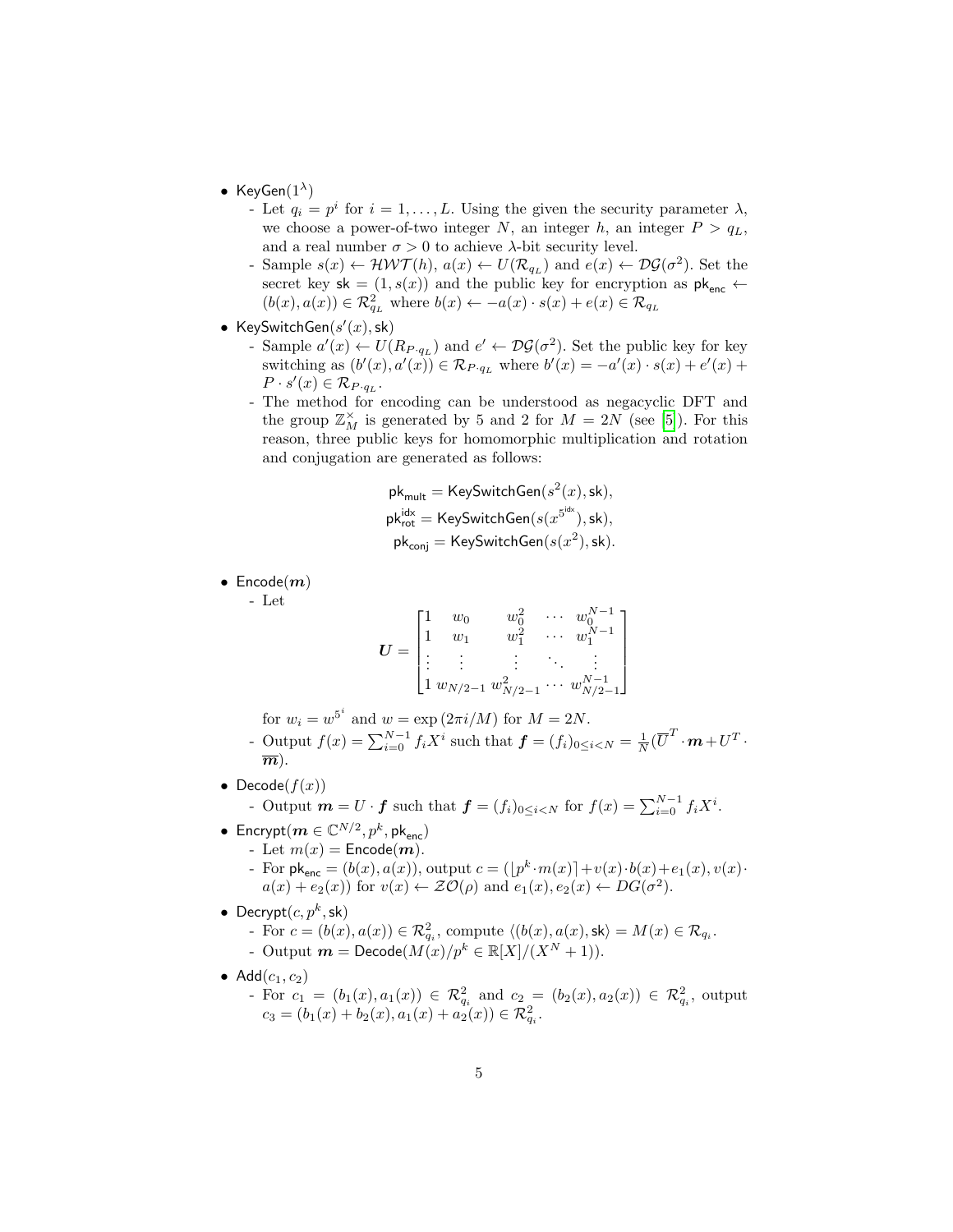- CMult $(\boldsymbol{m}\in \mathbb{C}^{N/2},c,p^k)$ 
	- Let  $m(x)$  = Encode(*m*).

- For  $c = (b(x), a(x)) \in \mathcal{R}_{q_i}^2$ , output  $c' = (m'(x) \cdot b(x), m'(x) \cdot a(x)) \in \mathcal{R}_{q_i}^2$ for  $m'(x) = \lfloor p^k \cdot m(x) \rfloor$ .

- Mult $(c_1, c_2, \mathsf{pk}_{\mathsf{mult}})$ 
	- For  $c_1 = (b_1(x), a_1(x)) \in \mathcal{R}_{q_i}^2$  and  $c_2 = (b_2(x), a_2(x)) \in \mathcal{R}_{q_i}^2$ , compute  $(d_0(x), d_1(x), d_3(x)) = (b_1(x) \cdot b_2(x), b_1(x) \cdot a_2(x) + b_2(x) \cdot a_1(x), a_1(x) \cdot b_2(x))$  $a_2(x)) \in \mathcal{R}^3_{q_i}.$
	- For  $\mathsf{pk}_{\mathsf{mult}} = (B(x), A(x)) \in \mathcal{R}_{P \cdot q_i}$ , output  $c_3 = (d_0(x) + [P^{-1} \cdot d_2(x) \cdot$  $B(x)$ ,  $d_1(x) + \lfloor P^{-1} \cdot d_2(x) \cdot A(x) \rceil$   $\in \mathcal{R}^2_{q_i}$  (here  $d_2(x) \cdot A(x)$  and  $d_2(x) \cdot B(x)$ are operations in  $\mathcal{R}_{P \cdot q_i}$ .
- LeftRotate $(c, \text{idx}, \text{pk}_{\text{rot}})$ 
	- For  $c = (b(x), a(x)) \in \mathcal{R}_{q_i}$ , compute  $c' = (b'(x), a'(x)) = (b(x^{\{5} \text{idx}}), a(x^{\{5} \text{idx}})).$ For  $\mathsf{pk}_{\mathsf{rot}}^{\mathsf{id}\times} = (B(x), A(x)) \in \mathcal{R}_{P \cdot q_i}$ , output  $c'' = (\lfloor P^{-1} \cdot b'(x) \cdot B(x) \rfloor, a'(x) +$  $[P^{-1} \cdot b'(x) \cdot A(x)]) \in \mathcal{R}_{q_i}^2$  (here  $b'(x) \cdot A(x)$  and  $b'(x) \cdot B(x)$  are operations in  $\mathcal{R}_{P \cdot q_i}$ ).
- $\bullet$  Conj $(c, \mathsf{pk}_{\mathsf{conj}})$ 
	- For  $c = (b(x), a(x)) \in \mathcal{R}_{q_i}$ , compute  $c' = (b'(x), a'(x)) = (b(x^2), a(x^2))$ .
	- For  $\mathsf{pk}_{\mathsf{conj}} = (B(x), A(x)) \in \mathcal{R}_{P \cdot q_i}$ , output  $c'' = (\lfloor P^{-1} \cdot b'(x) \cdot B(x) \rfloor, a'(x) +$  $[P^{-1} \cdot b'(x) \cdot A(x)]) \in \mathcal{R}_{q_i}^2$  (here  $b'(x) \cdot A(x)$  and  $b'(x) \cdot B(x)$  are operations in  $\mathcal{R}_{P \cdot q_i}$ ).
- Rescale $(c, p^k)$ - For  $c = (b(x), a(x)) \in \mathcal{R}_{q_i}^2$ , output  $([p^{-k} \cdot b(x)], [p^{-k} \cdot a(x)]) \in \mathcal{R}_{q_{i-k}}^2$ .

Note that we need to multiply  $p^k$  to convert real polynomial to integer polynomial. For this reason, we also need to do Rescale after homomorphic multiplication between constant vector and encrypted vector. Each Rescale consumes one level, so we will regard that CMult as depth 1 computation in our paper. Furthermore, right rotation in encrypted state is obtained from left rotation, we just need to use index  $(N/2 - i d x)$ .

## <span id="page-5-0"></span>3 Homomorphic Discrete Fourier Transforms

In this section, we briefly review the previous approach to evaluate DFT with homomorphic encryption (HE) and describe our new homomorphic DFT algorithm. We propose new homomorphic DFT algorithm and also hybrid algorithm that combines our new method with previous approach.

## 3.1 Previous Approach

In [\[11\]](#page-17-1), they proposed faster linear transformation ( $\simeq$  NTT) for bootstrapping when the input size of  $\phi(m)$  (here m is product of co-prime integers  $m_i$ ). They understand one variable polynomial ring as multivariate with special basis which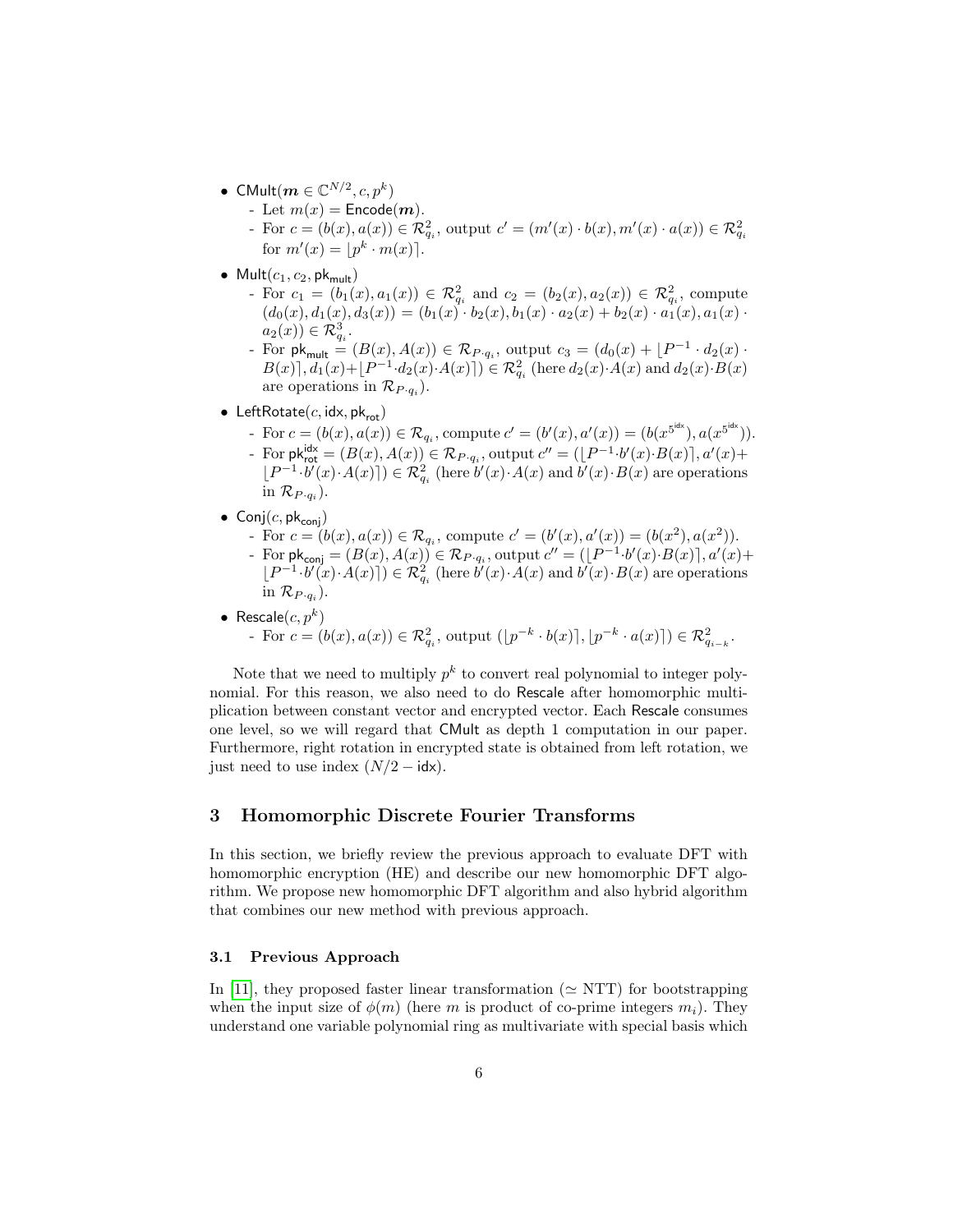is called *powerful basis*. This approach shows that DFT with dimension  $m$  can be split to several number of DFT with  $m_i$  for co-prime  $m_i$ s.

On the other hand, in the case of power of prime dimension, there is no specialized algorithm for homomorphic DFT. Previously known approaches apply a general homomorphic linear transform with DFT matrix to the ciphertext [\[4,](#page-17-7) [6\]](#page-17-4). We review the key ideas of these approaches. HE schemes support Hadamard multiplication and rotation for the plaintext vector. The following equation shows a representation of matrix-vector multiplication via Hadamard multiplications and rotations.

$$
\begin{aligned} \boldsymbol{M}\cdot\boldsymbol{v} &= \sum_{i=0}^n \text{diag}_i(\boldsymbol{M}) \odot \text{rot}_i(\boldsymbol{v}) \\ &= \sum_{i=0}^\ell \sum_{j=0}^k \text{diag}_{ki+j}(\boldsymbol{M}) \odot \text{rot}_{ki+j}(\boldsymbol{v}) \\ &= \sum_{i=0}^\ell \text{rot}_{ki}\left(\sum_{j=0}^k \text{rot}_{-ki}(\text{diag}_{ki+j}(\boldsymbol{M})) \odot \text{rot}_j(\boldsymbol{v})\right) \end{aligned}
$$

The first line gives a simple way to compute homomorphic matrix-vector multiplication which requires  $O(n)$  rotations and Hadamard multiplications. Based on the third line of the equation, we can achieve an algorithm so-called babystep giant-step (BSGS) to matrix-vector multiplication with  $O(\sqrt{n})$  rotations of ciphertexts.

#### 3.2 Our method

Now we will introduce our method for fast homomorphic DFT. In this section, we will mainly consider DFT with bit-reversed output  $DFT_n^{\text{NR}}$  and its inverse (the letter NR stands for normal to reversal). In addition, we will describe the method to extend our method to input bit-reversed case and its inverse in the last part of this section. We focus on the power-of-two dimension case while our method can be generalized to other power of prime dimensions, because power-of-two cases are appropriate to our applications and, moreover, easy to describe.

The starting point of our method is to observe that the multiplication between matrix and encrypted vector can be much faster when the matrix only has the small number of non-zero  $\{{\sf diag}_i(M)\}_{0\leq i < n}$ . Bit-reversed order DFT matrix can be decomposed to sparse matrices, and this property is used to fasten the discrete Fourier transform. Our observation is that those sparse matrices have small number of non-zero  $\{\text{diag}_i(\cdot)\}_{0 \leq i \leq n}$  (exactly two or three non-zero vectors).

The DFT matrix factorization. Let  $\text{DFT}_n^{\text{NR}}$  be a matrix coressponding to the DFT algorithm with input length  $n$  with bit-reversed output. The following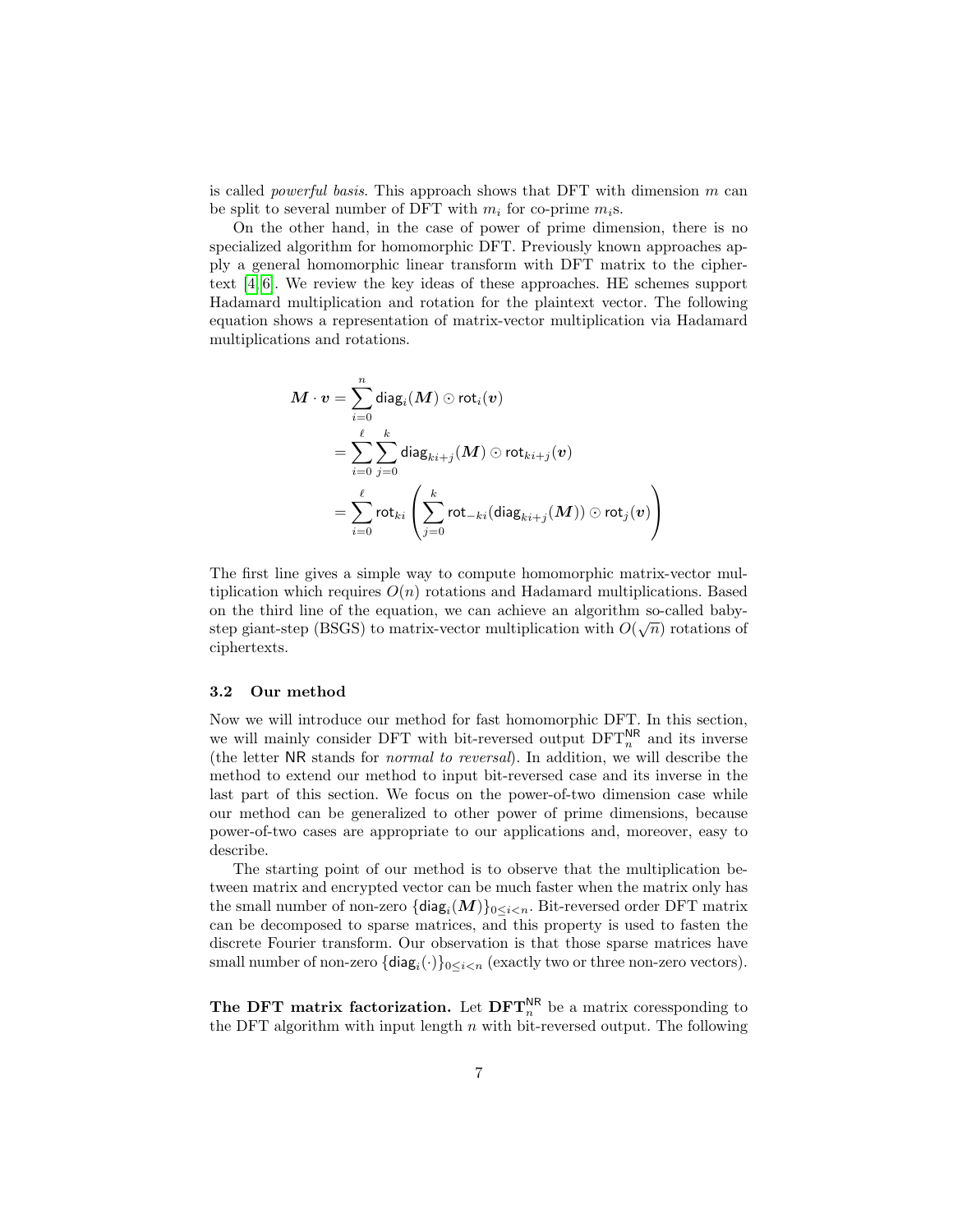equation shows that the matrix representation of recursive FFT Cooley-Tukey algorithm [\[7\]](#page-17-9).

$$
\text{DFT}_n^{\text{NR}} = \begin{bmatrix} \text{DFT}_{n/2}^{\text{NR}} & \text{DFT}_{n/2}^{\text{NR}} \\ \text{DFT}_{n/2}^{\text{NR}} \cdot W_{n/2} - \text{DFT}_{n/2}^{\text{NR}} \cdot W_{n/2} \end{bmatrix} = \begin{bmatrix} \text{DFT}_{n/2}^{\text{NR}} & 0 \\ 0 & \text{DFT}_{n/2}^{\text{NR}} \end{bmatrix} \cdot \begin{bmatrix} I_{n/2} & I_{n/2} \\ W_{n/2} & -W_{n/2} \end{bmatrix}
$$

where the matrix  $\bm{W}_{n/2} = \text{diag}(1, \omega_n, \omega_n^2, \cdots, \omega_n^{n/2-1})$  and  $\omega_n = e^{2\pi i/n}$ . If we adapt this equation repeatedly, we can decompose the DFT matrix  $\text{DFT}_n^{\text{NR}}$  to  $\log_2 n$  number of matrices. The following matrix illustrates the specific form of matrices in the recursive formula:

<span id="page-7-0"></span>
$$
\boldsymbol{D}_{k}^{(n)} = \begin{bmatrix} \begin{bmatrix} \boldsymbol{I}_{n/k} & \boldsymbol{I}_{n/k} \\ \boldsymbol{W}_{n/k} & -\boldsymbol{W}_{n/k} \end{bmatrix} & 0 & \cdots & 0 \\ 0 & \begin{bmatrix} \boldsymbol{I}_{n/k} & \boldsymbol{I}_{n/k} \\ \boldsymbol{W}_{n/k} & -\boldsymbol{W}_{n/k} \end{bmatrix} & \cdots & 0 \\ \vdots & \vdots & \ddots & \vdots \\ 0 & 0 & 0 & \begin{bmatrix} \boldsymbol{I}_{n/k} & \boldsymbol{I}_{n/k} \\ \boldsymbol{W}_{n/k} & -\boldsymbol{W}_{n/k} \end{bmatrix} \end{bmatrix} \in \mathbb{C}^{n \times n}.
$$
 (1)

which has  $k/2$  number diagonal blocks. The recursive equation above implies

<span id="page-7-2"></span>
$$
\mathbf{DFT}_n^{\mathsf{NR}} = \mathbf{D}_n^{(n)} \cdot \mathbf{D}_{n/2}^{(n)} \cdot \dots \cdot \mathbf{D}_2^{(n)}.
$$
 (2)

Remark 1. As noted above, decomposing DFT matrices into sparse diagonal matrices is possible for other power-of-prime cases and this induces a fast homomorphic DFT algorithm for power-of-prime dimension. This fact can be obtained by using general Cooley-Tukey algorithm.

Homomorphic DFT. We recall the representation of matrix and vector multiplication via Hadamard multiplication and vector shifting:

$$
\boldsymbol{M}\cdot \boldsymbol{v}=\sum_{i=0}^n \mathsf{diag}_i(\boldsymbol{M})\odot \mathsf{rot}_i(\boldsymbol{v}).
$$

The matrix-vector multiplication algorithm based on this form is especially efficient for the matrix  $M$  with only small number of non-zero diagonal vector. Namely,  $\textsf{diag}_i(M)$  is a non-zero vector only for small number of *i*'s. We call this matrix by sparse-diagonal matrix. For sparse diagonal matrix  $M$ , we don't need to compute  $\mathsf{rot}_i(\bm{v})$  for those  $i$ 's satisfying  $\mathsf{diag}_i(M)=\bm{0}$ . Therefore, the required number of shifting in naive approach is at most the number of non-zero diagonal vectors that the matrix M has.

<span id="page-7-1"></span>**Lemma 1. diag<sub>k</sub>**(
$$
\mathbf{D}_{2^i}^{(n)}
$$
) is nonzero only for  $k = 0, \pm n/2^i$ .  
Proof. See Equation (1).

 $(1)$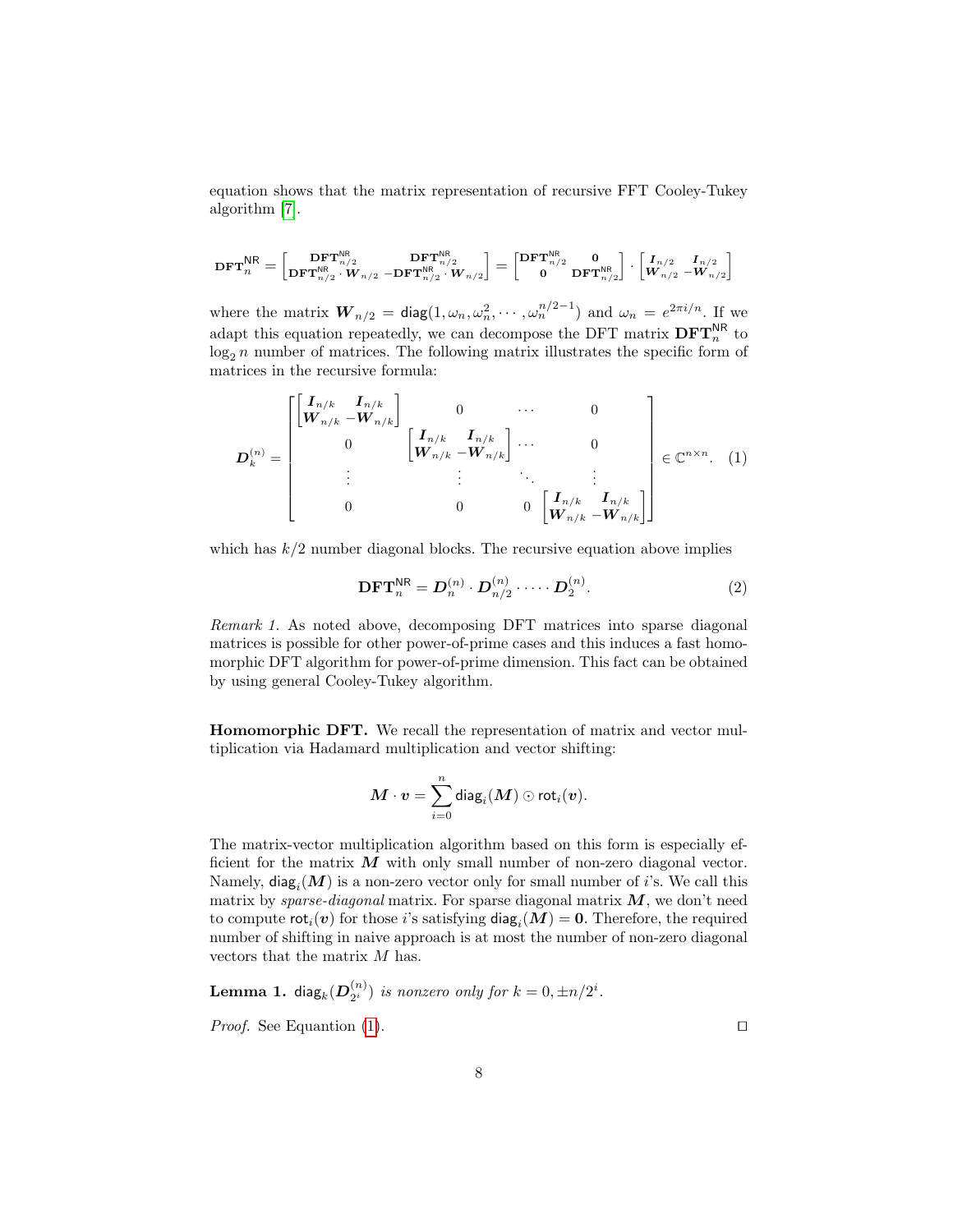From Lemma [1,](#page-7-1) multiplication between matrix  $D_{2i}^{(n)}$  $\binom{n}{2^i}$  and vector **v** can be represented as follows:

$$
\begin{aligned} \boldsymbol{D}^{(n)}_{2^i} \cdot \boldsymbol{v} = \text{diag}_0(\boldsymbol{D}^{(n)}_{2^i}) \odot \boldsymbol{v} + \text{diag}_{n/2^i}(\boldsymbol{D}^{(n)}_{2^i}) \odot \text{rot}_{n/2^i}(\boldsymbol{v}) \\ &+ \text{diag}_{n-n/2^i}(\boldsymbol{D}^{(n)}_{2^i}) \odot \text{rot}_{-n/2^i}(\boldsymbol{v}). \end{aligned}
$$

Therefore,  $\text{DFT}_n^{\text{NR}} \cdot \boldsymbol{v}$  can be computed recursively as  $\prod_{i=1}^{\log_2 n} D_{2^i}^{(n)}$  $\binom{n}{2^i} \cdot \bm{v}$ , where each multiplication can be done with  $O(1)$  number of Hadamard multiplication and shifting. The overall number of operations is  $O(\log n)$  homomorphic shiftings and Hadamard multiplications with constant plaintext vectors. The Algorithm [1](#page-8-0) shows our homomorphic DFT algorithm in detail with notations in Section [2.2.](#page-3-0)

## Algorithm 1 Homomorphic  $\text{DFT}_n^{\text{NR}}$  algorithm

```
Require: Ciphertext ctxt such that \text{Dec}(\text{ctxt}, \text{sk}) = m \in \mathbb{C}^nfor all 1\leq i\leq \log_2 n do
 \mathsf{ctxt}_0 \leftarrow \mathsf{CMult}(\mathsf{diag}_0(\bm{D}_{2^i}^{(n)}),\mathsf{ctxt})\textsf{ctxt}_1 \leftarrow \textsf{LeftRotation}(\textsf{ctxt}, n/2^i)\textsf{ctxt}_2 \leftarrow \textsf{RightRotate}(\textsf{ctxt}, n/2^i)\mathsf{ctxt}_1 \leftarrow \mathsf{CMult}(\mathsf{diag}_{n/2^i}(\boldsymbol{D}_{2^i}^{(n)}),\mathsf{ctxt}_1)\mathsf{ctxt}_2 \leftarrow \mathsf{CMult}(\mathsf{diag}_{n-n/2^i}(\boldsymbol{D}_{2^i}^{(n)}),\mathsf{ctxt}_2)\text{ctxt} \leftarrow \text{Add}(\text{ctxt}_0, \text{ctxt}_1)\textsf{ctxt} \leftarrow \textsf{Add}(\textsf{ctxt},\textsf{ctxt}_2)end for
```
In each loop of the Algorithm [1,](#page-8-0) there are two homomorphic rotations and three homomorphic constant vector multiplications. Furthermore, left rotation by  $n/2$  and right rotation by  $n/2$  is same. For this reason, we do not need to compute right and left rotations for  $i = 1$  case. This will reduce one homomorphic rotation. As a result, our algorithm needs  $(2 \log_2 n - 1)$  number of homomorphic rotation and  $(3 \log_2 n)$  number of homomorphic constant vector multiplications.

Trade-off between depth and complexity. While our method is fairly efficient with respect to the number of operations, the required depth with respect to constant multiplication is also increased by  $O(\log_2 n)$ . In this respect, we adapt additional parameter r which is called *radix* to generalize our method. Our generalized method gives trade-off between the number of steps and complexity of homomorphic DFT.

Assume that  $\log_2 n$  is even and recall the matrix decomposition of DFT matrix:

$$
\begin{aligned} \mathbf{DFT}_n^{\mathsf{NR}} &= \bm{D}_n^{(n)} \cdot \bm{D}_{n/2}^{(n)} \cdot \bm{D}_{n/4}^{(n)} \cdot \bm{D}_{n/8}^{(n)} \cdot \cdots \cdot \bm{D}_{16}^{(n)} \cdot \bm{D}_8^{(n)} \cdot \bm{D}_4^{(n)} \cdot \bm{D}_2^{(n)} \\ &= (\bm{D}_n^{(n)} \cdot \bm{D}_{n/2}^{(n)}) \cdot (\bm{D}_{n/4}^{(n)} \cdot \bm{D}_{n/8}^{(n)}) \cdots (\bm{D}_4^{(n)} \cdot \bm{D}_2^{(n)}). \end{aligned}
$$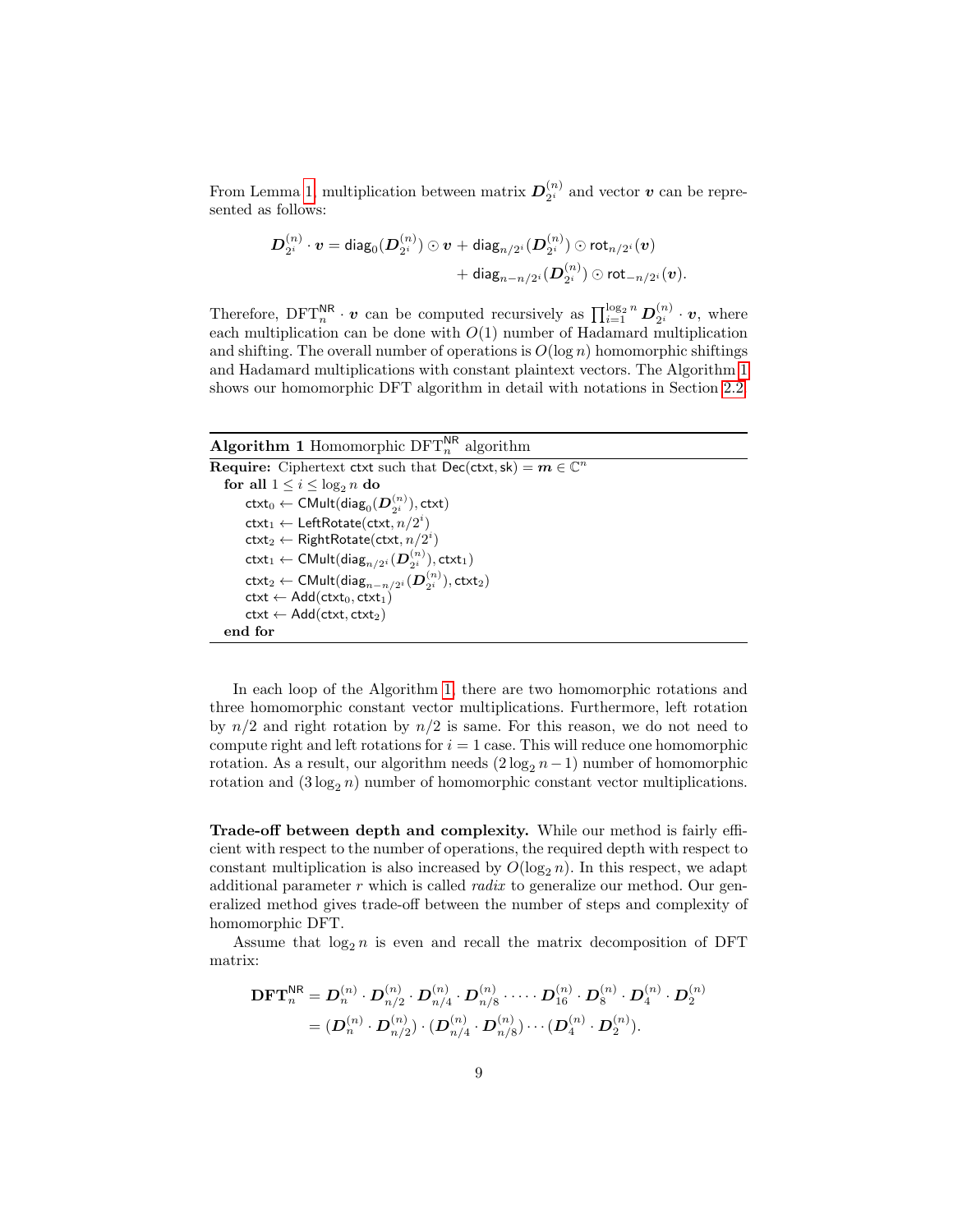This equation give a factorization of DFT matrix into  $\log_4 n$  number of matrices of the form

$$
\boldsymbol{D}_i^{(n;4)} = (\boldsymbol{D}_{2^{2i}}^{(n)} \cdot \boldsymbol{D}_{2^{2i-1}}^{(n)}) \text{ for } 1 \leq i \leq \log_4 n.
$$

We also can define similar term for  $r = 2^k$  by

$$
\boldsymbol{D}_j^{(n;r)} = \boldsymbol{D}_{r^j}^{(n)} \cdot \boldsymbol{D}_{r^j/2}^{(n)} \cdot \dots \cdot \boldsymbol{D}_{r^{j-1} \cdot 2}^{(n)}
$$

for  $1 \leq j \leq \log_r n$  and  $k | \log_2 n$ . This factorization allows us to compute DFT in a new way. To analyze the efficiency, we observe some properties of these matrices.

<span id="page-9-0"></span>**Lemma 2.** The multiplication of i-th diagonal matrix and j-th diagonal matrix is  $i + j$ -th diagonal matrix. More precisely, the following equation holds

$$
\mathsf{diag}_i(\bm{a}) \cdot \mathsf{diag}_j(\bm{b}) = \mathsf{diag}_{i+j}(\bm{a} \odot \mathsf{rot}_i(\bm{b})).
$$

Proof. Trivial.

<span id="page-9-1"></span>**Lemma 3.** Let  $D_k$  be a multiplication of k consecutive matrices in Equation [2:](#page-7-2)

$$
\boldsymbol{D}_k = \boldsymbol{D}^{(n)}_{2^{s+k}} \cdot \boldsymbol{D}^{(n)}_{2^{s+k-1}} \cdot \dots \cdot \boldsymbol{D}^{(n)}_{2^{s+1}}.
$$

Then at most  $2^{k+1} - 1$  diagonals of D is nonzero vector. Further, the indices of nonzero diagonals form arithmetic progression.

*Proof.* Lemma [2](#page-9-0) clearly holds. To show Lemma [3,](#page-9-1) we decompose  $D_{2t}^{(n)}$  $\binom{n}{2^t}$  into diag ${}_{-n/2^t}(\bm{D}_{2^t}^{(n)}$  $\binom{\left(n\right)}{2^t} + \mathsf{diag}_0(\boldsymbol{D}_{2^t}^{\left(n\right)})$  $\binom{n}{2^t}+\mathsf{diag}_{n/2^t}(\boldsymbol{D}_{2^t}^{(n)})$  $\binom{n}{2^t}$  as in Lemma [1.](#page-7-1) By Lemma [2,](#page-9-0) the index of  $D_k$  that is non-zero is of the form

$$
e_{s+1} \cdot \frac{n}{2^{s+1}} + e_{s+2} \cdot \frac{n}{2^{s+2}} + \cdots + e_{s+t} \cdot \frac{n}{2^{s+t}},
$$

where  $e_i \in \{-1, 0, 1\}$  for  $s + 1 \leq i \leq s + t$ . These indices are multiple of  $n/2^{s+t}$ , and the absolute value of it is bounded by  $\sum_{j=s+1}^{s+t} n/2^j = (2^t - 1)n/2^{s+t}$ .  $\Box$ 

According to Lemma [3,](#page-9-1) the number of nonzero diagonal of  $D_i^{(n;r)}$  is  $2r-1$  for According to Lemma 3, the number of homogeneous diagonal of  $D_j$  is  $2i - 1$  for  $j > 1$  and r for  $j = 1$ . Thus the required number of homomorphic multiplication and slot shifting to compute multiplication of encryption of  $v$  and  $D_j^{(n;r)}$  is less than  $2r - 1 = O(r)$  for radix r, respectively. By recursively multiplying  $D_j^{(n,r)}$ to  $v$ , we obtain a new algorithm to compute homomorphic DFT which requires  $O(r \log_e n)$  homomorphic rotations and constant vector multiplications while has  $O(\log_r n)$  depth. Overall, we obtain depth-efficiency trade-off using larger radix. We note that we assumed that the used radix is a divisor of  $\log_2 n$ , but this condition can be removed by considering dynamic radices for each recursive step.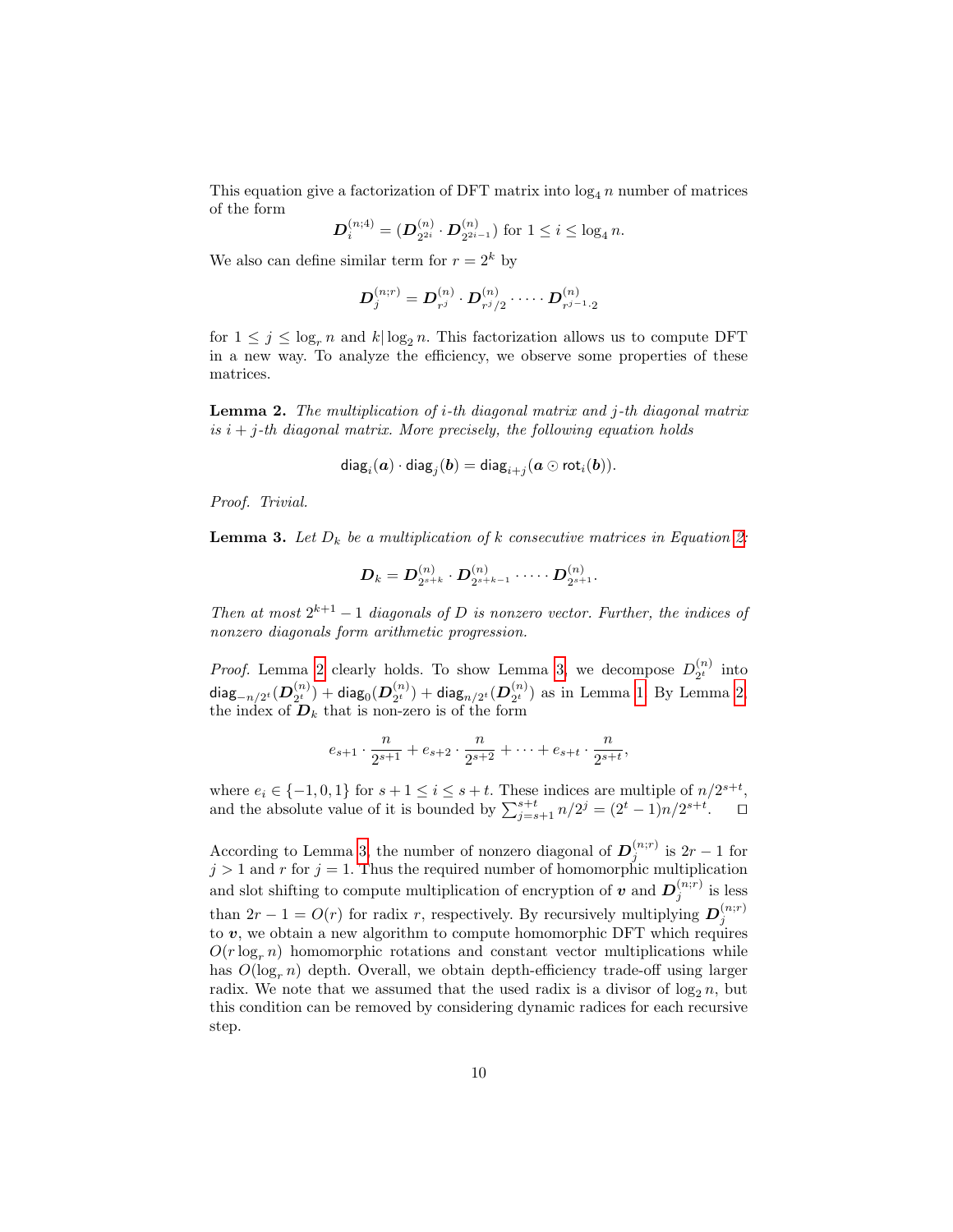#### 3.3 Hybrid method

An interesting observation in Lemma [3](#page-9-1) is that the indices of  $\mathbf{D}_j^{(n;r)}$  forms an arithmetic progression. We call this property regular. Here we show that this property yield a hybrid method of our homomorphic DFT algorithm and babystep giant-step (BSGS) algorithm. To do this, we apply a BSGS matrix-vector multiplication method for sparse diagonal matrix  $M$  with arithmetic progression indices as follows:

$$
\sum_{i=1}^tm_i\odot\mathsf{rot}_{\ell i}(v)=\sum_{i=0}^{k_1-1}\sum_{j=1}^{k_2}\bm{m}_{ik_2+j}\odot\mathsf{rot}_{\ell\cdot(ik_2+j)}(\bm{v})\\=\sum_{i=0}^{k_1-1}\mathsf{rot}_{lk_2i}\left(\sum_{j=1}^{k_2}\mathsf{rot}_{-lb_2i}(\bm{m}_{ik_2+j})\odot\mathsf{rot}_{\ell j}(\bm{v})\right)
$$

where  $m_i = diag_{\ell i}(M)$  and  $k_1k_2 = t$ .

In this BSGS method we can obtain a matrix multiplication  $M \cdot v$  by  $O(k_1 +$  $k_2$ ) rotations and  $O(t)$  constant multiplications. We remark that we can vary the choice of  $k_1$  and  $k_2$  by increasing t and add zero diagonals. For this reason, we can say that the hybrid method needs  $O(\sqrt{t})$  homomorphic rotations and  $O(t)$ number of homomorphic constant vector multiplications. The Table [1](#page-10-0) shows comparison our methods with other techniques.

Remark 2. Another advantage of our method is that it highly reduces the size of public key for operations. While the previous BSGS method requires  $O(\sqrt{n})$ rotation key, our method only needs  $O(r \log_r n)$  number of rotation key.

|                                     |                      |                 | Naive   BSGS   Ours with radix $r$   Hybrid with radix $r$ |
|-------------------------------------|----------------------|-----------------|------------------------------------------------------------|
| $\#$ Hadamard Mult $\mid O(n) \mid$ | O(n)                 | $O(r \log_r n)$ | $O(r \log_e n)$                                            |
| $#$ Slot Shifting                   | $O(n)$ $O(\sqrt{n})$ | $O(r \log_r n)$ | $O(\sqrt{r} \log_n n)$                                     |
| Depth                               |                      | $O(\log_r n)$   | $O(\log_r n)$                                              |

Table 1. Comparison: homomorphic operation number and depth consume for homomorphic DFT

#### 3.4 Extension to Inverse and Different Orders

<span id="page-10-1"></span>Homomorphic Inverse DFT. Now we describe the computation of inverse DFT (iDFT) in homomorphic way. Note that our homomorphic DFT algorithm computes the bit-reversal DFT values, so we should compute iDFT from the bit-reversal order input to regular order output. The matrix representation of iDFT with bit-reversal order is

<span id="page-10-0"></span>
$$
\begin{aligned} \mathbf{i}\mathbf{D}\mathbf{F}\mathbf{T}^{\mathsf{RN}}_n &:= \left(\mathbf{D}\mathbf{F}\mathbf{T}^{\mathsf{NR}}_r\right)^{-1} = \left(\boldsymbol{D}^{(n)}_n\cdot \boldsymbol{D}^{(n)}_{n/2}\cdot \dots\cdot \boldsymbol{D}^{(n)}_2\right)^{-1} \\ & = \left(\boldsymbol{D}^{(n)}_2\right)^{-1}\cdot \left(\boldsymbol{D}^{(n)}_4\right)^{-1}\cdot \dots\cdot \left(\boldsymbol{D}^{(n)}_n\right)^{-1} . \end{aligned}
$$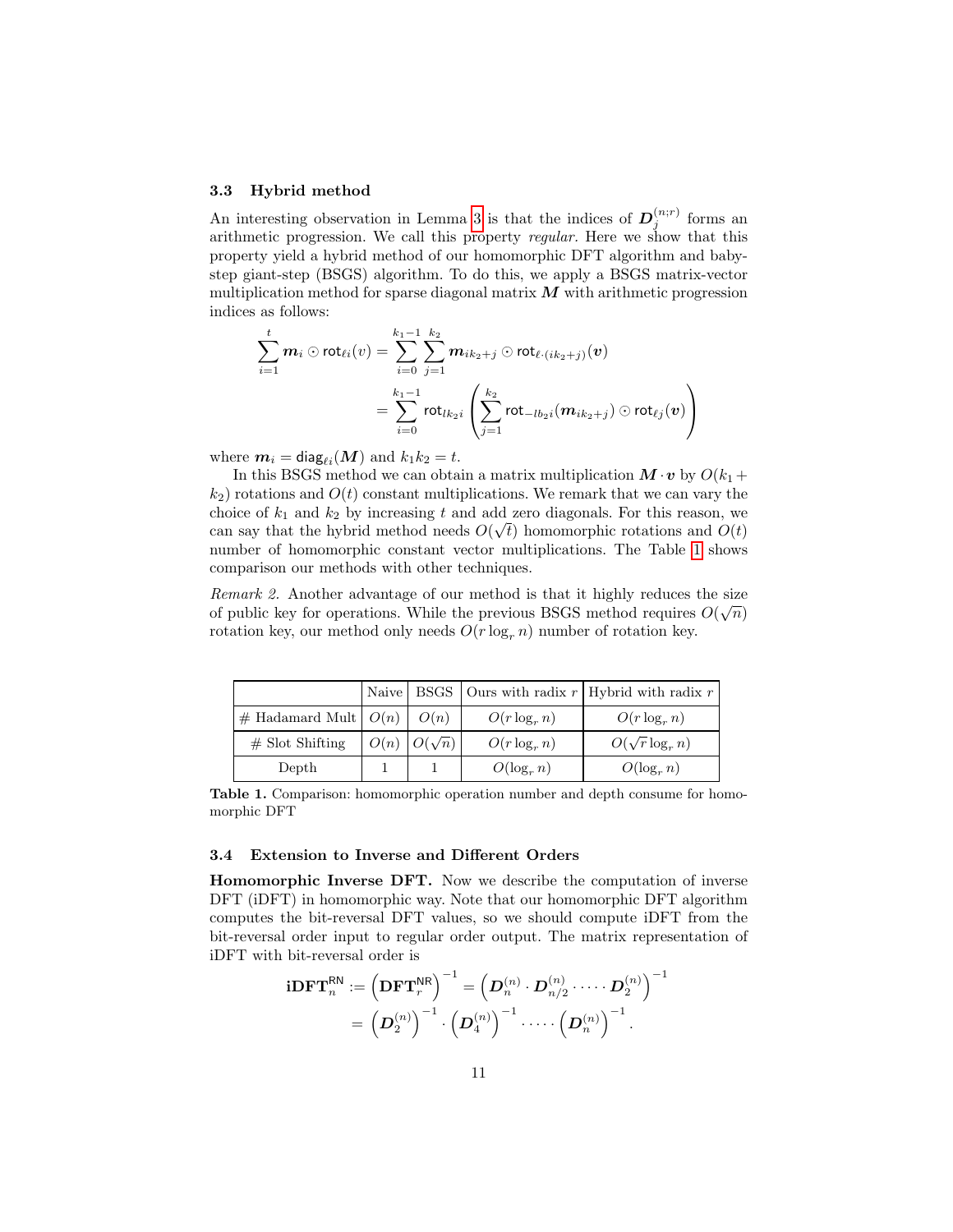These matrices are decomposed into the certain form of matrices with useful property as follows:

$$
\begin{bmatrix} \boldsymbol{I}_{n/k} & \boldsymbol{I}_{n/k} \\ \boldsymbol{W}_{n/k} & -\boldsymbol{W}_{n/k} \end{bmatrix}^{-1} = \frac{1}{2} \begin{bmatrix} \boldsymbol{I}_{n/k} & \overline{\boldsymbol{W}_{n/k}} \\ \boldsymbol{I}_{n/k} & -\overline{\boldsymbol{W}_{n/k}} \end{bmatrix}.
$$

In other words, for the divisor  $2^i$  of n, the equation

$$
\left({\cal D}_{2^i}^{(n)}\right)^{-1} = \frac{1}{2} {\overline{{\cal D}_{2^i}^{(n)}}}^T
$$

holds. This equation implies that  $\textsf{diag}_k((\boldsymbol{D}_{2^k}^{(n)}))$  $\binom{n}{2^k}$  –1) is nonzero only for two or three k's as in Lemma [1.](#page-7-1) Therefore  $i$ **DFT**<sup>RN</sup></sub> matrix can also be decomposed into sparse diagonal matrices as  $\text{DFT}_n^{\text{NR}}$ , and it induces the fast homomorphic iDFT algorithm. We remark that we also obtain a useful equation

$$
\mathbf{i}\mathbf{D}\mathbf{F}\mathbf{T}^{\mathsf{RN}}_n = \frac{1}{n}\overline{\mathbf{D}\mathbf{F}\mathbf{T}^{\mathsf{NR}}_n}^T.
$$

 $\text{DFT}_n^{\text{RN}}$  and  $\text{iDFT}_n^{\text{NR}}$ . Let R is the bit-reversal permutation matrix. We know that  $\mathbf{DFT}_n^{\mathsf{RN}} = \bm{R}\!\cdot\!\mathbf{DFT}_n^{\mathsf{NR}}\!\cdot\!\bm{R}$  and  $\bm{R}^2 = I.$  If we use  $\tilde{\bm{D}}_{2^i}^{(n)}$  $\mathbf{Z}_2^{(n)} = \boldsymbol{R}\!\cdot\!\boldsymbol{D}^{(n)}_{2^i}$  $\mathbb{C}_2^{(n)}\cdot \boldsymbol{R}$  instead of  $\bm{D}_{2^i}^{(n)}$  $\mathbf{L}_{2^i}^{(n)}$ , we can get an matrix factorization of  $\mathbf{DFT}_n^{\mathsf{RN}}$ :

$$
\textbf{DFT}_n^{\textsf{RN}} = \tilde{\boldsymbol{D}}_n^{(n)} \cdot \tilde{\boldsymbol{D}}_{n/2}^{(n)} \cdot \tilde{\boldsymbol{D}}_{n/4}^{(n)} \cdots \tilde{\boldsymbol{D}}_{16}^{(n)} \cdot \tilde{\boldsymbol{D}}_8^{(n)} \cdot \tilde{\boldsymbol{D}}_4^{(n)} \cdot \tilde{\boldsymbol{D}}_2^{(n)}.
$$

In addition, we can use same technique as Section [3.4](#page-10-1) to obtain matrix factorization of **iDFT**<sup>RN</sup>. For that, we prove that this matrices  $\tilde{D}_{2^i}^{(n)}$  $\binom{n}{2^i}$  has same structure with  $\boldsymbol{D}^{(n)}_{n/2}$  $\frac{(n)}{n/2^i}$ .

Lemma 4. diag $_k\left(\boldsymbol{R}\cdot\boldsymbol{D}_{2^i}^{(n)}\right)$  $\left(\begin{matrix} n\cr 2^i\end{matrix}\right)$  is nonzero only for  $k=0,\pm 2^i$ .

*Proof.* First, we know that  $(i, j)$ -th element of  $\mathbf{R} \cdot \mathbf{M} \cdot \mathbf{R}$  is a n by n matrix is  $(m_{\mathsf{rev}(i),\mathsf{rev}(j)})$ . And, Following equation hold:

$$
rev(i + 2k) = rev(i) + rev(2k) \text{ if } k\text{-th bit of } i \text{ is 0.}
$$

The equation [1](#page-7-0) shows that the nonzero term of  $D_{\gamma_i}^{(n)}$  $\sum_{2i}^{(n)}$  is in  $(k, k)$  or  $(k, k \pm n/2^i)$ , and elements with index  $(k, k \pm n/2^i)$  for  $\lfloor k/(n/2^i) \rfloor = 0 \mod 2$  are zero. This means that we only need to consider elements with index  $(k, k)$  and  $(k', k' \pm n/2^i)$ for  $(\log_2 n - i)$ -th bit of k' is 0. For all k' that satisfies the condition,  $R(k' \pm n/2^i)$  =  $R(k') \pm R(n/2^i) = R(k') \pm 2^i.$ 

Above Lemma shows that  $\tilde{\mathbf{D}}_{2^i}^{(n)}$  $\tilde{\mathbf{z}}_2^{(n)}$  also has three diagonals diag $_k(\tilde{\mathbf{D}}_{2^i}^{(n)})$  $\binom{n}{2^i}$  for  $k = 0, \pm 2^i$ . For this reason, our method can be applied to those linear transformations.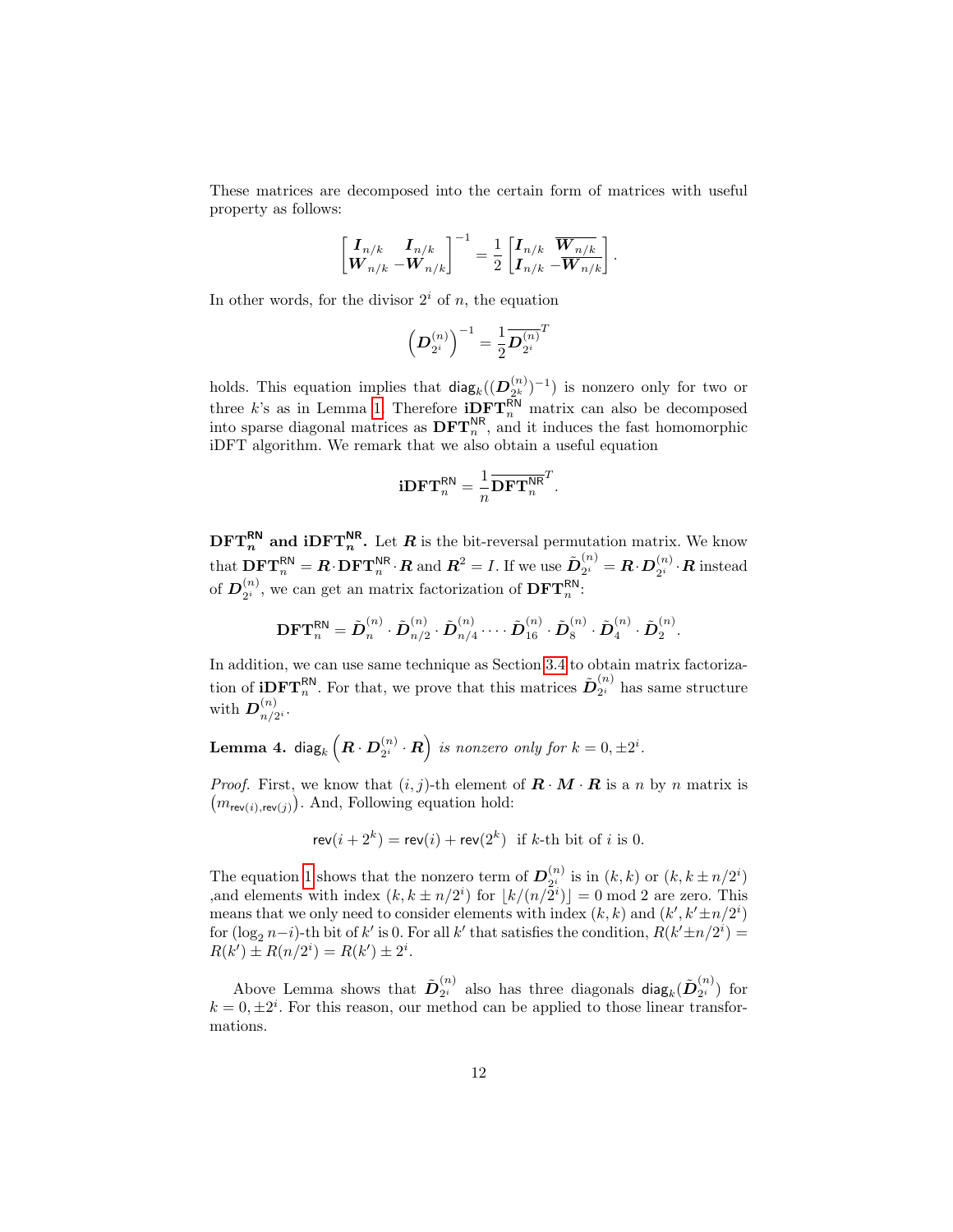#### <span id="page-12-1"></span>3.5 Implementation

We implemented our DFT algorithm using HEAAN library [\[13\]](#page-17-3). HEAAN library supports batch encodings, or encoding for vectors, for complex plaintext space thus it is suitable for our target; discret Fourier transform. All of experiments in this paper are done at the PC having  $32$  number of Intel(R) Xeon(R) CPU E5-2620 v4 2.10 GHz CPU (each CPU has 8 cores) and 64GB RAM. We used multi-threding with 8 number of threads.

The following HEAAN parameter setting is what we used in the experiment for our homomorphic DFT algorithm.

- $q_L = 2^{440}$ : the largest ciphertext modulus.
- $N = 2^{15}$ : the dimension of polynomial ring R.
- $\Delta = p^k = 2^{30}$ : scaling factor which is used to make integer polynomial in encryption and constant vector multiplication both.
- $\sigma = 3.2$ ,  $\rho = 0.5$ , and  $h = 64$ : distribution related parameters.

Note that the expected security of this parameter setting is about 128 bit following the LWEestimator [\[1\]](#page-16-2).

The Figure [1](#page-12-0) shows timing results for various setting. In case of the first one, radix varies from 2 to 16 with the fixed dimension of input vector  $2^{12}$ . In case of the second one, dimension varies from  $2^6$  to  $2^{12}$  with the fixed radix 4.



(a) Timming results for various radix setting with dimension  $n = 2^{12}$ (b) Timming results for various dimension setting with radix  $r = 4$ 

<span id="page-12-0"></span>Fig. 1. Implementation results for our homomorphic DFT algorithm

By the effect of baby-step giant-step method, the left one of the Figure [1](#page-12-0) shows that timing does not increase a lot when we increase the radix. And, the right figure shows that timing increase linearly to logarithm of the dimension n. Therefore, we can get a homomorphic DFT algorithm which is significantly faster and similar depth consume. In our experiment, we compare the result with DFT on un-encrypted vector. We use average of  $|a_i - b_i|$  for all  $0 \leq i < n$  as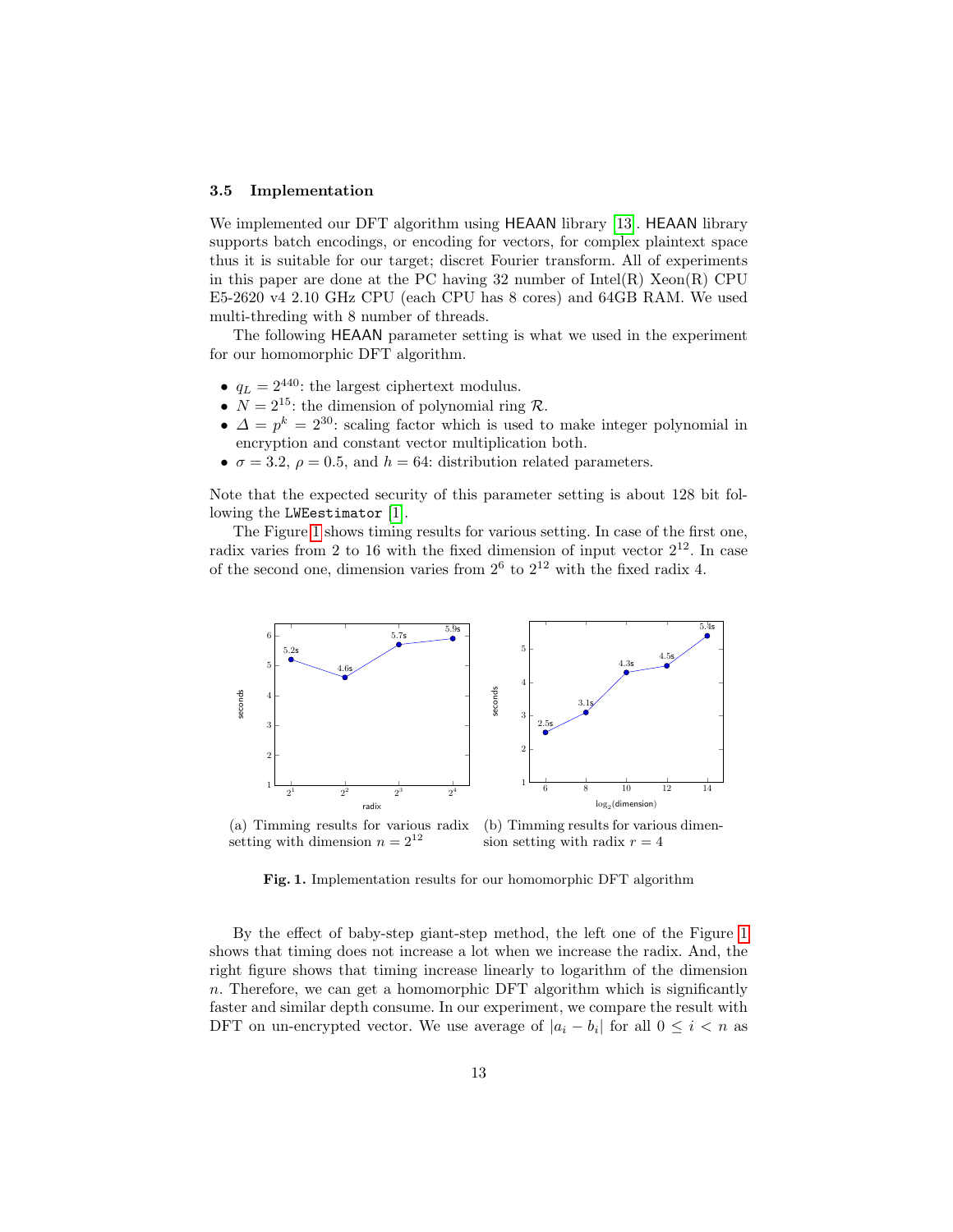difference between two length  $n$  vector  $\boldsymbol{a}$  and  $\boldsymbol{b}$ . The difference between DFT on encrypted and un-encrypted state in our experiment is  $2^{-9}$  to  $2^{-10}$ . We can reduce this difference by using larger  $\Delta = p^k$ .

There are a few previous implementation results about homomorphic DFT. In [\[8\]](#page-17-5), there homomorphic DFT takes about 22 minutes for  $n = 2^{13}$  with 8-bit precision. In [\[6\]](#page-17-4), it takes about 22 minutes with same length. But these works focus on amortized time by put each element of the input vector in different ciphertext. We note that our results shows about 200 times faster than previous one.

## <span id="page-13-0"></span>4 Improved Bootstrapping for approximate HE

In this section, we explain about linear transformations in bootstrapping for approximate homomorphic encryption scheme. And, we give an improved transformation algorithms for such linear transform using our homomorphic DFT which provides an improved bootstrapping procedure for approximate homomorphic encryption.

#### 4.1 Linear Transformation in Bootstrapping

The bootstrapping procedure for approximate homomorphic encryption in [\[5\]](#page-17-8) can be divided as following steps:

- 1. Put polynomial coefficients in plaintext slots,
- 2. Evaluate exponent function,
- 3. Extract Imaginary part,
- 4, Switch back to the coefficient representation.

The transformations in the first and the last step are called CoeffToSlot and SlotToCoeff respectively. In  $[5]$ , the authors use the index  $i$  of slots corresponding to  $5^k \pmod{2N}$  for  $0 \le k \le N/2$  by considering  $w_{2N}^{5^k}$  as in Encode map. To transform coefficients of polynomial representation of plaintext into slots, we should construct two encodings since there are only  $N/2$  slots while the number of coefficients is N.

Let  $t(x) = t_0 + t_1 x + \cdots + t_{N-1} x^{N-1}$  be a polynomial representation of encoding with messages  $\boldsymbol{z} = (z_0, \dots, z_{N/2-1})$  in slots, and let  $\boldsymbol{v} = (t_0, \dots, t_{N-1})$  $(v_0, v_1)$  be its vector representation. Suppose that U be the encoding matrix defined in Section 2.2 and parsed into  $[U_0|U_1]$  for  $N/2$  by  $N/2$  matrices  $U_k$ 's. Then the following equation holds by definition of encoding map, which yields the SlotToCoeff map,

$$
\boldsymbol{z} = \boldsymbol{U} \cdot \begin{bmatrix} \boldsymbol{v}_0 \\ \boldsymbol{v}_1 \end{bmatrix} = \boldsymbol{U}_0 \cdot \boldsymbol{v}_0 + \boldsymbol{U}_1 \cdot \boldsymbol{v}_1.
$$

Note that  $i \cdot U_0 = U_1$  and  $U_0^{-1} = \frac{2}{N} \cdot \overline{U_0}^T$  hold. Using this, we can obtain that

$$
\boldsymbol{v}_k = \frac{1}{N} \left( \overline{\boldsymbol{U}_k}^T \cdot \boldsymbol{z} + \boldsymbol{U}_k^T \cdot \overline{\boldsymbol{z}} \right) \text{for } k = 0, 1.
$$

This equation corresponds to CoeffToSlot map.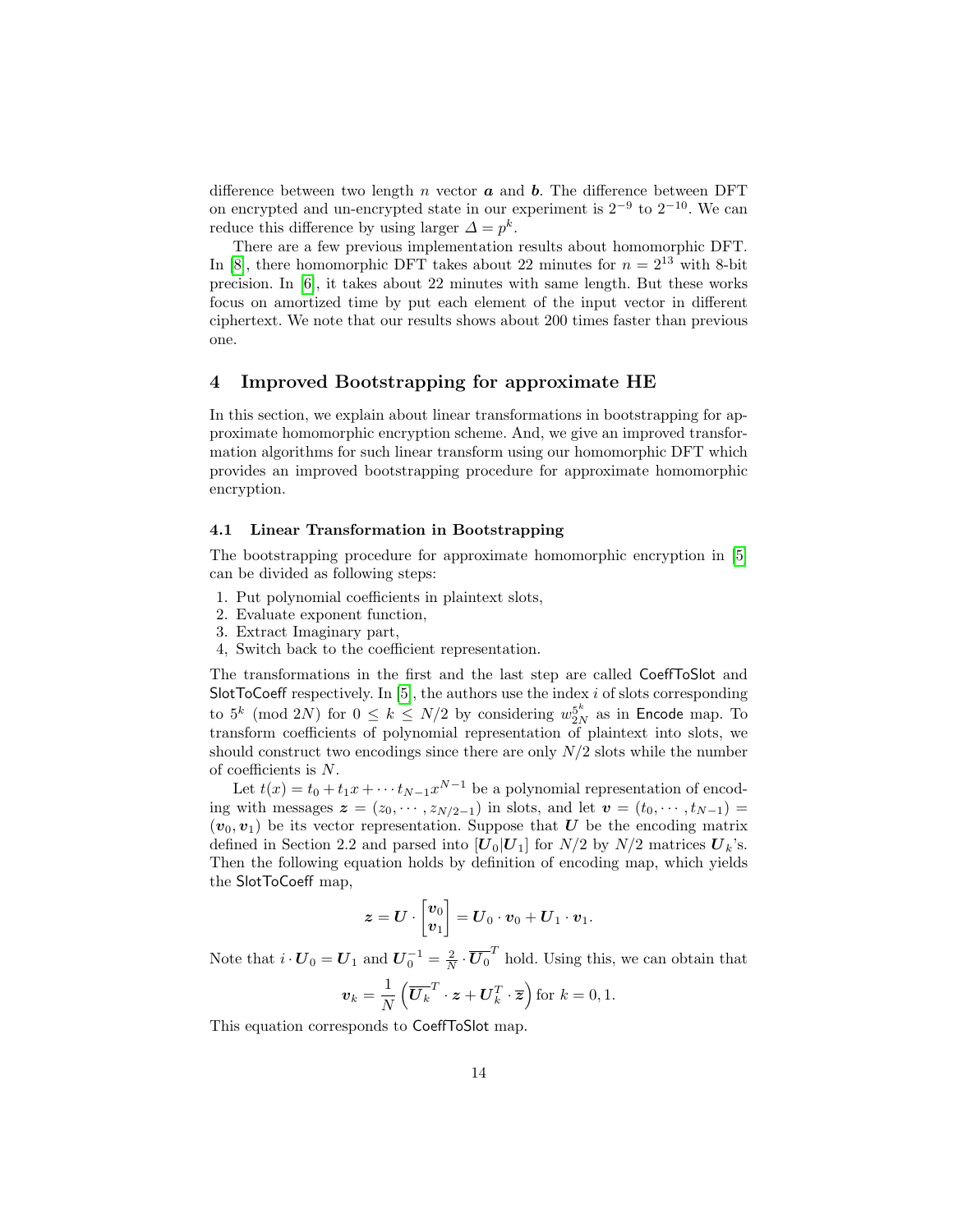#### 4.2 Improved Linear Transformation in Bootstrapping

We now describe a modified linear transforms for bootstrapping. We mainly focus on how to decompose the matrix  $\boldsymbol{U}$  into sparse diagonal matrices. To obtain this, the bit-reversal permutation matrix  $\bm{R}$  works a central role in this method. Note that the order of the slots after CoeffToSlot does not play any role in the bootstrapping. For this reason, we replace  $U_k$  to  $V_k$  which is row permuted by  $\mathbf{R}$ :

$$
\boldsymbol{V}_k = \boldsymbol{U}_k \cdot \boldsymbol{R} \ \text{for } k = 0, 1.
$$

As in U, the relation  $V_1 = i \cdot V_0$  holds. For this reason, we focus on the matrix decomposition of  $V_0$  using recursive relation; this induces the decomposition of  $V_1$ . Let rev<sub>n</sub>(i) denotes bit-reversal permutation of i with size n.

<span id="page-14-0"></span>Lemma 5. Let  $\boldsymbol{S}_n \;=\; \left( \omega_{4n}^{5^i \cdot \boldsymbol{rev}_n(j)} \right)$  $\sum_{0 \leq i,j < n}$ . Then,  $\boldsymbol{V}_0 = \boldsymbol{S}_{N/2}$  and following equation holds:

$$
\boldsymbol{S}_n = \begin{bmatrix} I & \boldsymbol{W}_n \\ I & -\boldsymbol{W}_n \end{bmatrix} \cdot \begin{bmatrix} \boldsymbol{S}_{n/2} & 0 \\ 0 & \boldsymbol{S}_{n/2} \end{bmatrix}
$$

 ${\it for}\ {\bm W}_n = {\sf diag}(\omega_{4n}^{5^i})_{0\leq i < n}.$ 

*Proof.*  $V_0 = S_{N/2}$  is clear by definition. Let's start the proof with the following claim. Here  $v_2(a)$  is the maximal integer k such that  $2^k$  is a divisor of integer a.

*Claim.*  $v_2(5^e - 1) = v_2(e) + 2$  holds for a positive integer e.

Proof: This claim can be proven using the mathematical induction on  $v_2(e)$ . To prove the recursive formula, it suffices to show the following equation:

$$
\boldsymbol{S}_n = \begin{bmatrix} \boldsymbol{S}_{n/2} & \boldsymbol{W}_{n} \cdot \boldsymbol{S}_{n/2} \\ \boldsymbol{S}_{n/2} & -\boldsymbol{W}_{n} \cdot \boldsymbol{S}_{n/2}. \end{bmatrix}
$$

Let  $\mathbf{S}_n = (s_{i,j})_{0 \leq i,j \leq n}$ , i.e.  $s_{i,j} = \omega_{4n}^{5^i \cdot \text{rev}_n(j)}$ . The following equations show the above equation. Note that 4n is a power of two integer.

- 1.  $s_{i,j} = s_{i+n/2,j}$  for all i and for  $0 \leq j \lt n/2$ : this is equivalent to  $4n|(5^{(i+n/2)} \cdot$ rev<sub>n</sub>(j)−5<sup>*i*</sup>·rev<sub>n</sub>(j)). By the claim  $v_2(5^{n/2}-1) = v_2(n/2)+2 = v_2(2n)$  holds and  $rev_n(j)$  is even for  $j < n/2$ . Combining this we obtain the desired result is induced.
- 2.  $s_{i,j} = -s_{i+N/2,j}$  for all i and for  $n/2 \leq j < n$ : as in the above, it is equivalent to  $v_2(5^{(i+n/2)} \cdot \text{rev}_n(j) - 5^i \cdot \text{rev}_n(j)) = v_2(2n)$ . It is showed by  $v_2(5^{n/2} - 1) =$  $v_2(n/2) + 2 = v_2(2n)$  and rev<sub>n</sub>(j) is odd for  $j \ge n/2$ .
- 3.  $s_{i,j+N/2} = s_{i,j} \cdot \omega_{4n}^{5^i}$  for all i and  $0 \leq j \leq n/2$ : this is clear by definition of  $rev_n$ .

If we combine these cases, we can easily show that the recursive relation of  $S$  $\Box$ holds.  $\Box$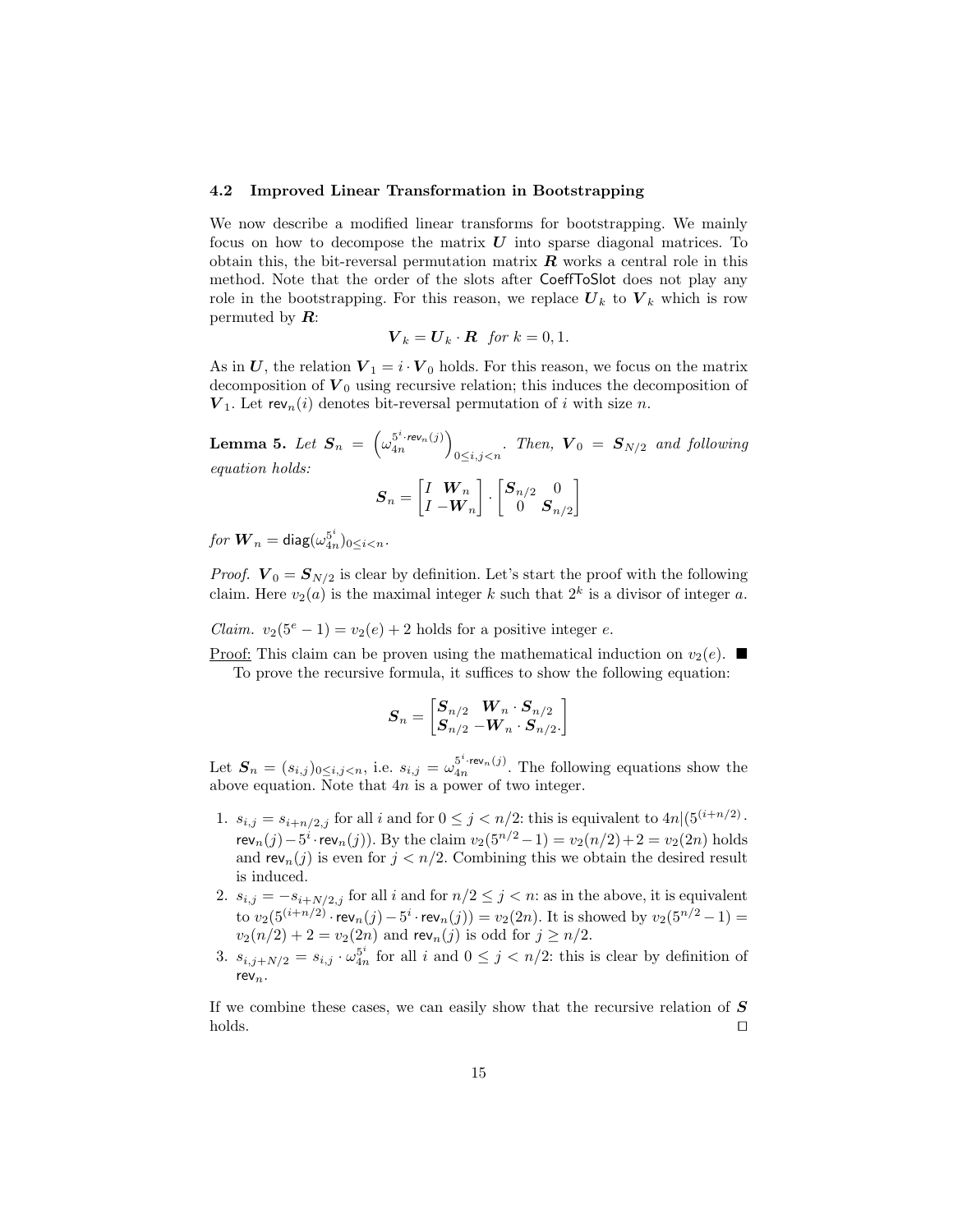By adapting Lemma [5](#page-14-0) repeatedly, we can decompose  $V_0$  to  $\log_2 n$  number of matrices as in Equation [2.](#page-7-2) The following matrix illustrates the specific form of matrices in the recursive formula:

$$
\boldsymbol{E}_{k}^{(n)} = \begin{bmatrix} \begin{bmatrix} \boldsymbol{I}_{n/k} & \boldsymbol{W}_{n/k} \\ \boldsymbol{I}_{n/k} & -\boldsymbol{W}_{n/k} \end{bmatrix} & 0 & \cdots & 0 \\ 0 & \begin{bmatrix} \boldsymbol{I}_{n/k} & \boldsymbol{W}_{n/k} \\ \boldsymbol{I}_{n/k} & -\boldsymbol{W}_{n/k} \end{bmatrix} & \cdots & 0 \\ \vdots & \vdots & \ddots & \vdots \\ 0 & 0 & 0 & \begin{bmatrix} \boldsymbol{I}_{n/k} & \boldsymbol{W}_{n/k} \\ \boldsymbol{I}_{n/k} & -\boldsymbol{W}_{n/k} \end{bmatrix} \end{bmatrix} \in \mathbb{C}^{n \times n}.
$$
 (3)

which has  $k/2$  number diagonal blocks. Lemma [5](#page-14-0) implies

$$
\boldsymbol{V}_0 = \boldsymbol{E}_2^{(N/2)} \cdot \boldsymbol{E}_4^{(N/2)} \cdot \boldsymbol{E}_8^{(N/2)} \cdots \boldsymbol{E}_{N/2}^{(N/2)}.
$$

These factor matrices have exactly the same structure with  $D_k^{(n)}$  $\binom{n}{k}$ , so we can apply our method in previous section (from radix to hybrid method). Furthermore, we can also multiply the inverse of  $V_0$  in encrypted state, as in the same way to the inverse DFT matrix case.

Now we will describe two linear transformations, CoeffToSlot and SlotToCoeff, using  $V_0$  ,  $V_0^{-1}$  and its conjugations. As we noted above,  $V_1 = i \cdot V_0$  and further  $\bm{V}_k^{-1} = \frac{2}{N} \overline{\bm{V}_k}^T$  hold as in the case of  $\bm{U}$  for  $k = 0, 1$ . Therefore, CoeffToSlot with bit-reversed result and SlotToCoeff with bit-reversed input are computed as follows for  $t_k = \mathbf{R} \cdot v_k$  for  $k = 0, 1$ :

$$
\begin{aligned} \bm{t}_0 = \frac{1}{2}\left(\bm{V}_0^{-1}\cdot \bm{z} + \overline{\bm{V}_0^{-1}\cdot \bm{z}}\right), \ \ \, \bm{t}_1 = -\frac{1}{2}i\left(\bm{V}_0^{-1}\cdot \bm{z} - \overline{\bm{V}_0^{-1}\cdot \bm{z}}\right), \\ \bm{z} = \bm{V}_0\cdot(\bm{t}_0 + i\cdot \bm{t}_1). \end{aligned}
$$

Optimization. We can further improve the efficiency of the bootstrapping in light of hoisting, i.e. by computing the common part first or last. More precisely, for CoeffToSlot, compute  $\boldsymbol{V}^{-1}_0 \cdot \boldsymbol{z}$  first and compute other parts using conjugation. Therefore,  $t_0$  and  $t_1$  can be computed from  $z$  in  $2\sqrt{r} \log_r(N/2)$  homomorphic operations for the radix r. For SlotToCoeff, we compute  $(t_0+i\cdot t_1)$  first and multiply erations for the radik r. For Siot Rocoen, we compute  $(t_0 + i \cdot t_1)$  inst and multip  $V_0$ . This also needs only  $2\sqrt{r} \log_r(N/2)$  number of homomorphic operations.

*Remark 3.* Our technique can be applied for bootstrapping of  $(n/2)$ -sparsely packed ciphertext in [\[5\]](#page-17-8). The plaintext space of sparse packed ciphertext is  $\mathbb{Z}[Y]/(Y^n+1)$  for  $Y = X^{N/n}$ . So, we just need to replace  $\omega_{2N}$  to  $\omega_{2n}$ .

#### 4.3 Implementation

Use one of the parameter sets which is in the previous work [\[5\]](#page-17-8) for easier comparison. And, we run the previous method which is implemented in HEAAN library [\[13\]](#page-17-3) in the same machine for fare comparison (with recently release version v2.1). The PC information is same as the previous implementation in Section [3.5.](#page-12-1)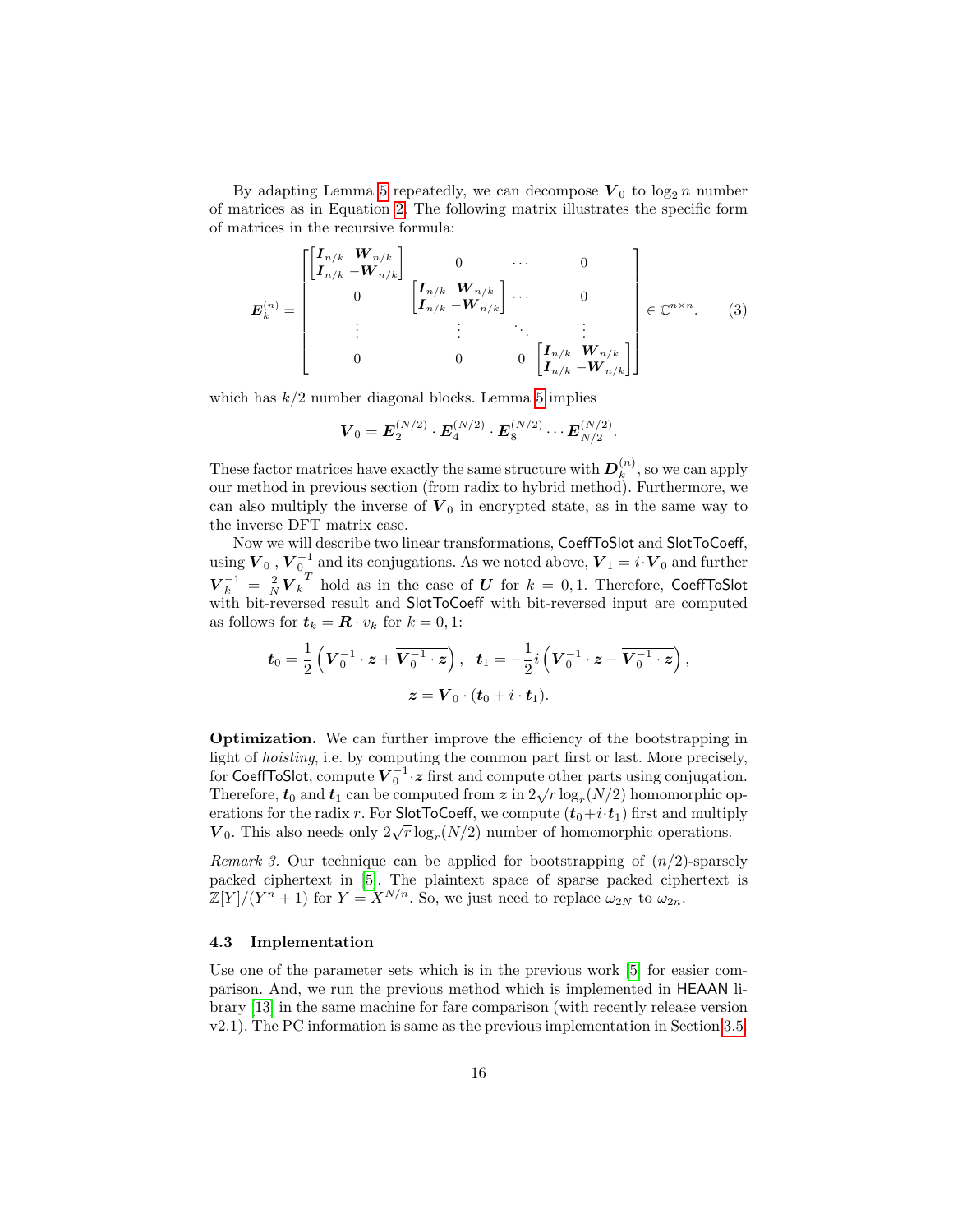- $q_0 = 2^{41}$ : the smallest ciphertext modulus (before bootstrapping).
- $q_L = 2^{1240}$ : the largest ciphertext modulus.
- $N = 2^{16}$ : the dimension of polynomial ring R.
- $\Delta = p^k = 2^{31}$ : scaling factor which is used to make integer polynomial in encryption and constant vector multiplication both.
- $\sigma = 3.2$ ,  $\rho = 0.5$ , and  $h = 64$ : distribution related parameters.
- $r = 7$  which is the number of iteration in sin evaluation.

The Table [2](#page-16-3) shows implementation result of bootstrapping using our linear transformation and previous method. To maximize the effect of our method, we used number of slots as the largest one  $(= N/2)$ .

<span id="page-16-3"></span>

|      |                     |                  |                             | Key Gen   Linear Trans   Eval sin   Total   Amortized Time |
|------|---------------------|------------------|-----------------------------|------------------------------------------------------------|
|      | Previous 25 hours l | 26 hours         | $30 \text{ sec}$   26 hours | 5.71 sec                                                   |
| Ours | 44 sec              | $97 \text{ sec}$ | $30 \text{ sec}$   127 sec  | $3.8 \text{ ms}$                                           |

**Table 2.** Timing of Bootstrapping with comparison for  $\mathbb{C}^{32768}$  plaintext space. Here amortized time means that bootstrapping time per one complex element. Both works gives about  $2^{-7}$  additive error while bootstrapping.

The timing results for linear transformation time shows about 700 times faster result than previous one. We use radix 32 which means each linear transformation consumes  $3 = \log_{32} 2^{15}$  constant vector multiplication depth. As a result, the modulus of the return ciphertext is 468 bits which means 14 depth computation can be done after bootstrapping. In the previous method, the modulus of the return ciphertext is 632 bits which means 19 depth computation can be done after bootstrapping.

Another advantage of our method is key generation time. Key generation includes public key generation for various rotations and pre-encodings for diagonal vectors. In the previous method, they need to encode for  $N/2(= 32768)$  number of constant vectors for each linear transformation. The number of rotation key of constant vectors for each linear transformation. The number of rotation key<br>is  $2\sqrt{N/2}$  which is quite large compare to  $2\sqrt{k} \log_k N/2$  in our case. In the experiment, this problem makes their key generation time slower and the size of pre-encoded vector and public keys to be huge. Previous method need 800GB to save them and 7GB for ours.

## References

- <span id="page-16-2"></span>1. Martin R Albrecht, Rachel Player, and Sam Scott. On the concrete hardness of learning with errors. Journal of Mathematical Cryptology, 9(3):169–203, 2015.
- <span id="page-16-0"></span>2. Tiziano Bianchi, Alessandro Piva, and Mauro Barni. Comparison of different fft implementations in the encrypted domain. In Signal Processing Conference, 2008 16th European, pages 1–5. IEEE, 2008.
- <span id="page-16-1"></span>3. Tiziano Bianchi, Alessandro Piva, and Mauro Barni. On the implementation of the discrete fourier transform in the encrypted domain. IEEE Transactions on Information Forensics and Security, 4(1):86–97, 2009.